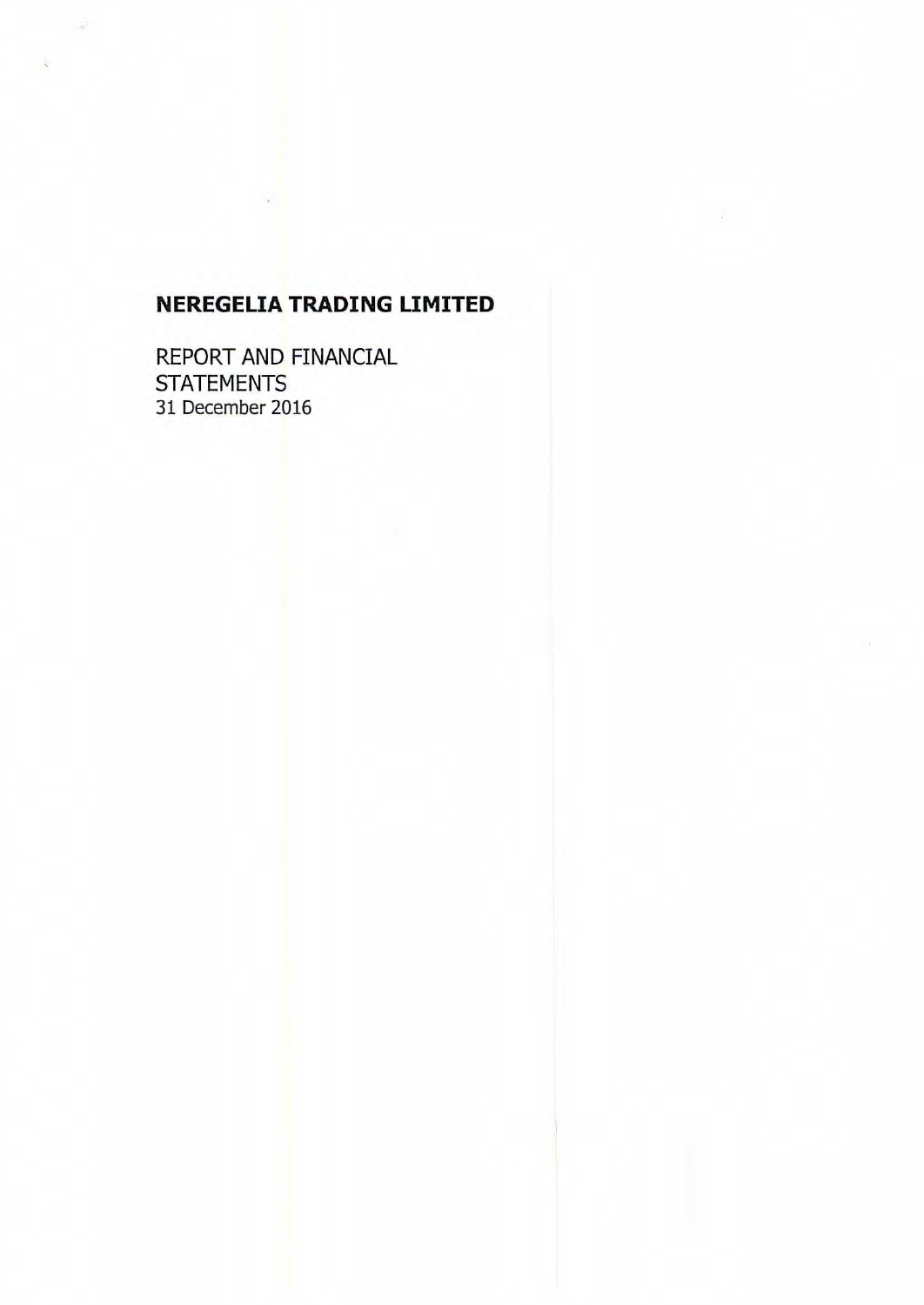## REPORT AND FINANCIAL STATEMENTS 31 December 2016

# **CONTENTS**

|  | PAGE |  |  |
|--|------|--|--|
|  |      |  |  |

| Board of Directors and other officers                      |           |
|------------------------------------------------------------|-----------|
| Report of the Board of Directors                           | $2 - 3$   |
| Independent auditor's report                               | $4 - 6$   |
| Statement of profit or loss and other comprehensive income | 7         |
| Statement of financial position                            | 8         |
| Statement of changes in equity                             | 9         |
| Cash flow statement                                        | 10        |
| Notes to the financial statements                          | $11 - 22$ |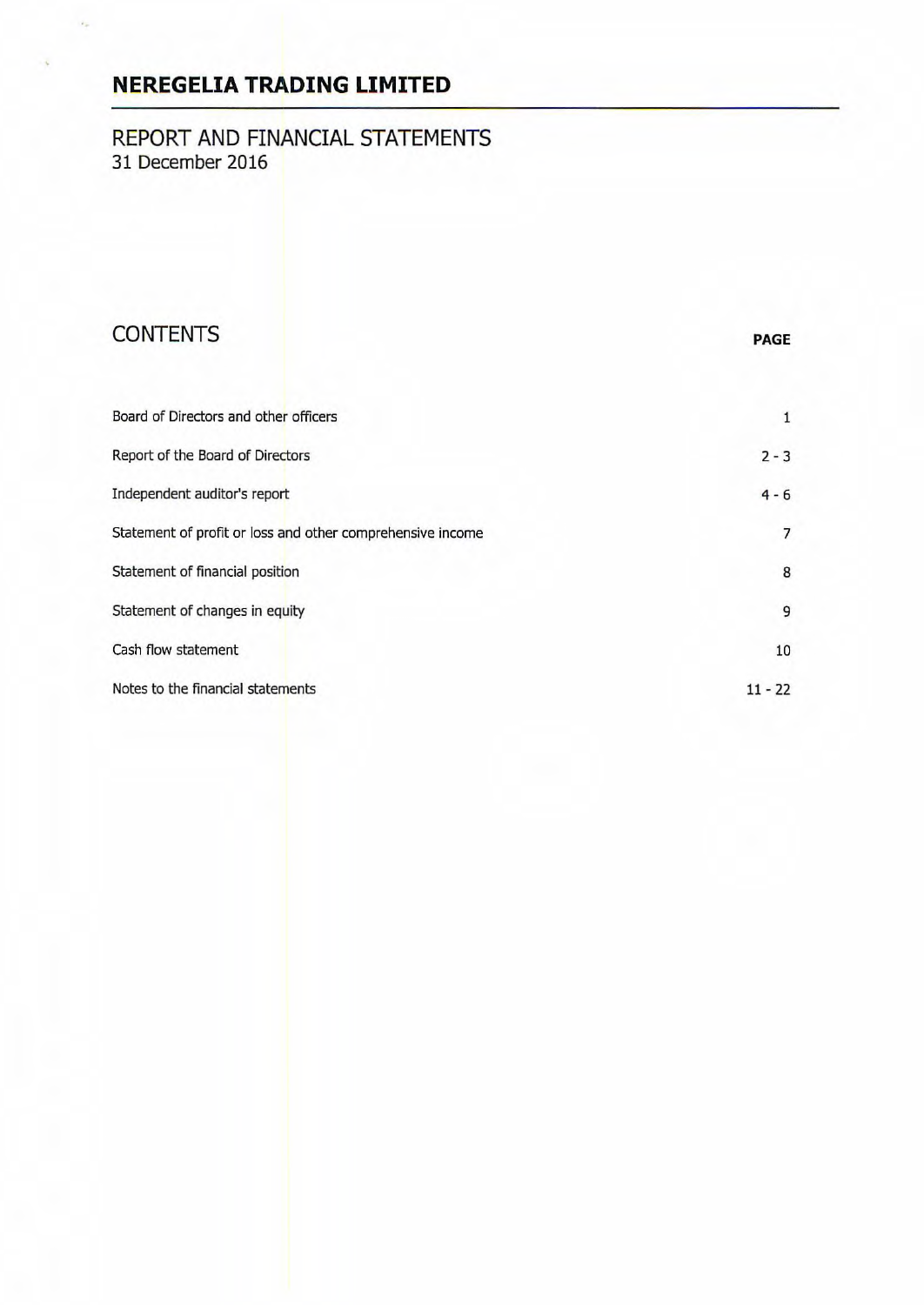$\gamma_j$ 

# BOARD OF DIRECTORS AND OTHER OFFICERS

| <b>Board of Directors:</b>   | Pavlina Tsiridou<br>Alfo Services Limited                                                                                                                     |
|------------------------------|---------------------------------------------------------------------------------------------------------------------------------------------------------------|
| <b>Company Secretary:</b>    | Alfo Secretarial Limited                                                                                                                                      |
| <b>Independent Auditors:</b> | G. ECONOMIDES & CO. LTD.<br><b>Chartered Accountans</b><br>4 Evagora Papachristoforou str.,<br>Themis Court<br>3rd floor, office 301<br>3030 Limassol, Cyprus |
| <b>Registered office:</b>    | Griva Digheni<br>Panayides Building<br>2nd floor, office 3<br>3030 Limassol, Cyprus                                                                           |
| <b>Bankers:</b>              | Eurobank Cyprus Ltd<br>Societe Generale Srbija<br>Julius Bank<br>Banca Intensa                                                                                |
| <b>Registration number:</b>  | HE95511                                                                                                                                                       |

 $\mathbf{1}$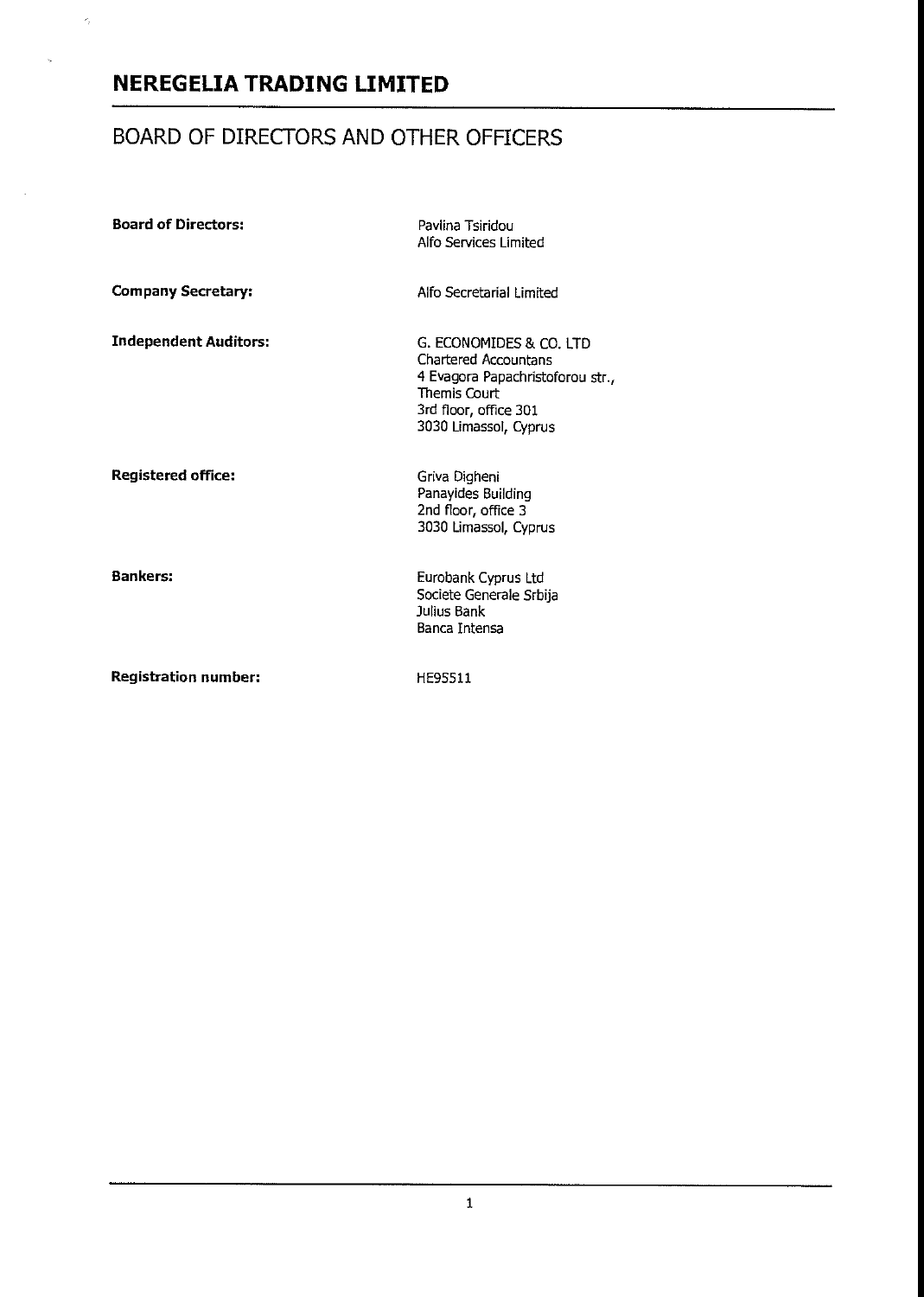## REPORT OF THE BOARD OF DIRECTORS

The Board of Directors presents its report and audited financial statements of the Company for the year ended 31 December 2016.

#### Principal activity and nature of operations of the Company

The principal activity of the Company, which is unchanged from last year, is the general trading and the operation of an investment company.

#### Review of current position, future developments and performance of the Company's business

The Company's development to date, financial results and position as presented in the financial statements are considered satisfactory.

#### Principal risks and uncertainties

The principal risks and uncertainties faced by the Company are disclosed in notes 3 and 17 of the financial statements.

### Use of financial instruments by the Company

The Company is exposed to interest rate risk, credit risk and dividends from the financial instruments it holds.

#### Interest rate risk

Interest rate risk is the risk that the value of financial instruments will fluctuate due to changes in market interest rates. The Company's income and operating cash flows are substantially independent of changes in market interest rates as the Company has no significant interest-bearing assets. The Company is exposed to interest rate risk in relation to its non-current borrowings. Borrowings issued at variable rates expose the Company to cash flow interest rate risk. Borrowings issued at fixed rates expose the Company to fair value interest rate risk. The Company's management monitors the interest rate fluctuations on a continuous basis and acts accordingly.

#### Credit risk

Credit risk is the risk that a counterparty will not meet its obligations under a financial instrument or customer contract, leading to a financial loss. The Company is exposed to credit risk from its operating activities - primarily trade receivables and from its financing activities, including deposits with banks, foreign exchange transactions and other financial instruments.

Credit risk related to trade receivables: This is managed based on established policies, procedures and controls relating to customer credit risk management. Credit limits are established for all customers based on internal ratings. Credit quality of the customer is assessed and outstanding customer receivables are regularly monitored. The Company does not hold collateral as security.

#### Liquidity risk

Liquidity risk is the risk that arises when the maturity of assets and liabilities does not match. An unmatched position potentially enhances profitability, but can also increase the risk of losses. The Company has procedures with the object of minimising such losses such as maintaining sufficient cash and other highly liquid current assets and by having available an adequate amount of committed credit facilities.

#### Results

The Company's results for the year are set out on page 7.

#### Dividends

The Board of Directors does not recommend the payment of a dividend and the net profit for the year is retained.

#### Share capital

There were no changes in the share capital of the Company during the year under review.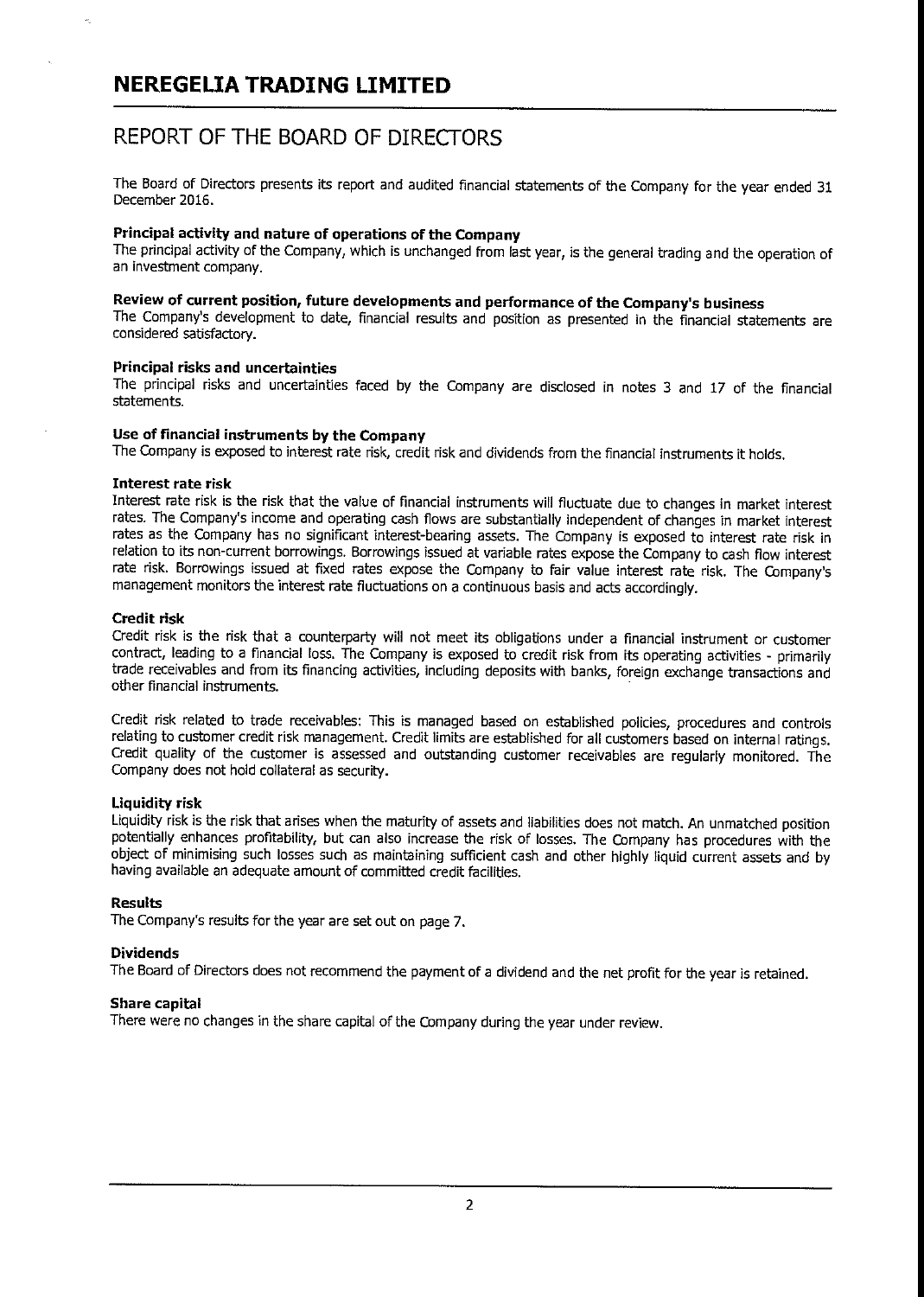## REPORT OF THE BOARD OF DIRECTORS

#### Board of Directors

ż,

The members of the Company's Board of Directors as at 31 December 2016 and at the date of this report are presented on page 1. All of them were members of the Board of Directors throughout the year ended 31 December 2016.

In accordance with the Company's Articles of Association all Directors presently members of the Board continue in office.

There were no significant changes in the assignment of responsibilities and remuneration of the Board of Directors.

#### Independent Auditors

The Independent Auditors, G. ECONOMIDES & CO. LTD, have expressed their willingness to continue in office and a resolution giving authority to the Board of Directors to fix their remuneration will be proposed at the Annual General Meeting.

By order of the Board of Directors,

Pavlina Tsiridou Director

Limassol, 31 October 2017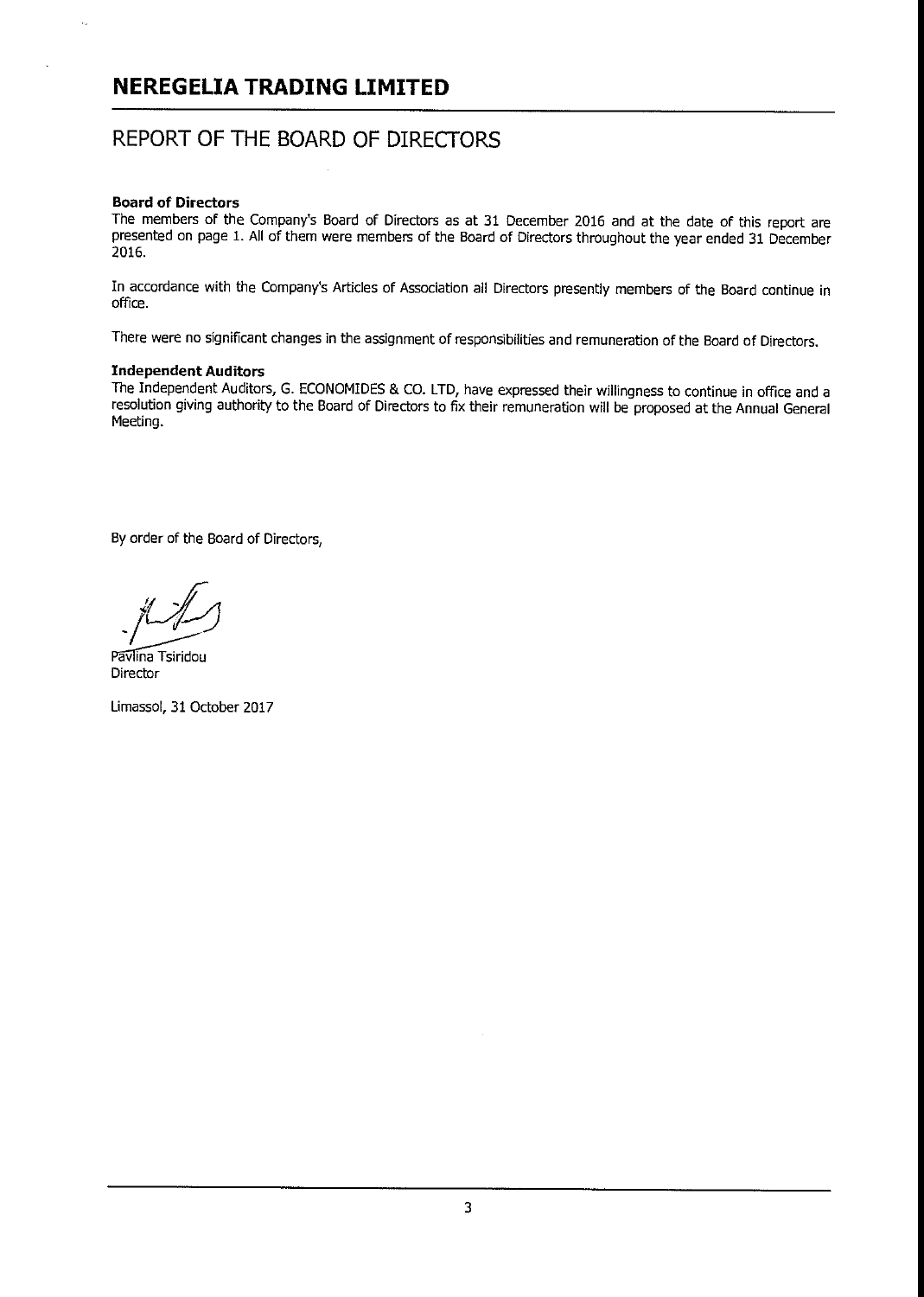

## **Independent Auditor's Report**

### **To the Members of NEREGELIA TRADING LIMITED**

#### Report on the Audit of the Financial Statements

#### Opinion

We have audited the financial statements of parent company NEREGELLA TRADING LIMITED (the 'Company'), which are presented in pages 7 to 22 and comprise the statement of financial position as at 31 December 2016, and the statements of profit or loss and other comprehensive income, changes in equity and cash flows for the year then ended, and notes to the financial statements, including a summary of significant accounting policies.

In our opinion, the accompanying financial statements give a true and fair view of the financial position of the Company as at 31 December 2016, and of its financial performance and its cash flows for the year then ended in accordance with International Financial Reporting Standards (IFRS5) as adopted by the European Union and the requirements of the Cyprus Companies Law, Cap. 113.

#### Basis for Opinion

We conducted our audit in accordance with International Standards on Auditing (ISAs). Our responsibilities under those standards are further described in the Auditor's Responsibilities for the Audit of the Financial Statements section of our report. We are independent of the Company in accordance with the International Ethics Standards Board for Accountants' Code of Ethics for Professional Accountants (IESBA Code) together with the ethical requirements that are relevant to our audit of the financial statements in Cyprus, and we have fulfilled our other ethical responsibilities in accordance with these requirements and the IESBA Code. We believe that the audit evidence we have obtained is sufficient and appropriate to provide a basis for our opinion.

#### Other Information

The Board of Directors is responsible for the other information. The other information comprises the information included in the report of the Board of Directors, but does not include the financial statements and our auditor's report thereon.

Our opinion on the financial statements does not cover the other information and we do not express any form of assurance conclusion thereon.

In connection with our audit of the financial statements, our responsibility is to read the other information and, in doing so, consider whether the other information is materially inconsistent with the financial statements or our knowledge obtained in the audit or otherwise appears to be materially misstated. If, based on the work we have performed, we conclude that there is a material misstatement of this other information, we are required to report that fact. We have nothing to report in this regard.

#### Responsibilities of the Board of Directors for the financial statements

The Board of Directors is responsible for the preparation of financial statements that give a true and fair view in accordance with International Financial Reporting Standards as adopted by the European Union and the requirements of the Cyprus Companies Law, Cap. 113, and for such internal control as the Board of Directors determines is necessary to enable the preparation of financial statements that are free from material misstatement, whether due to fraud or error.

In preparing the financial statements, the Board of Directors is responsible for assessing the Company's ability to continue as a going concern, disclosing, as applicable, matters related to going concern and using the going concern basis of accounting unless the Board of Directors either intends to liquidate the Company or to cease operations, or has no realistic alternative but to do so.

Directors: George Economides rea, reca. | Elena Demetriou BSc, rea 4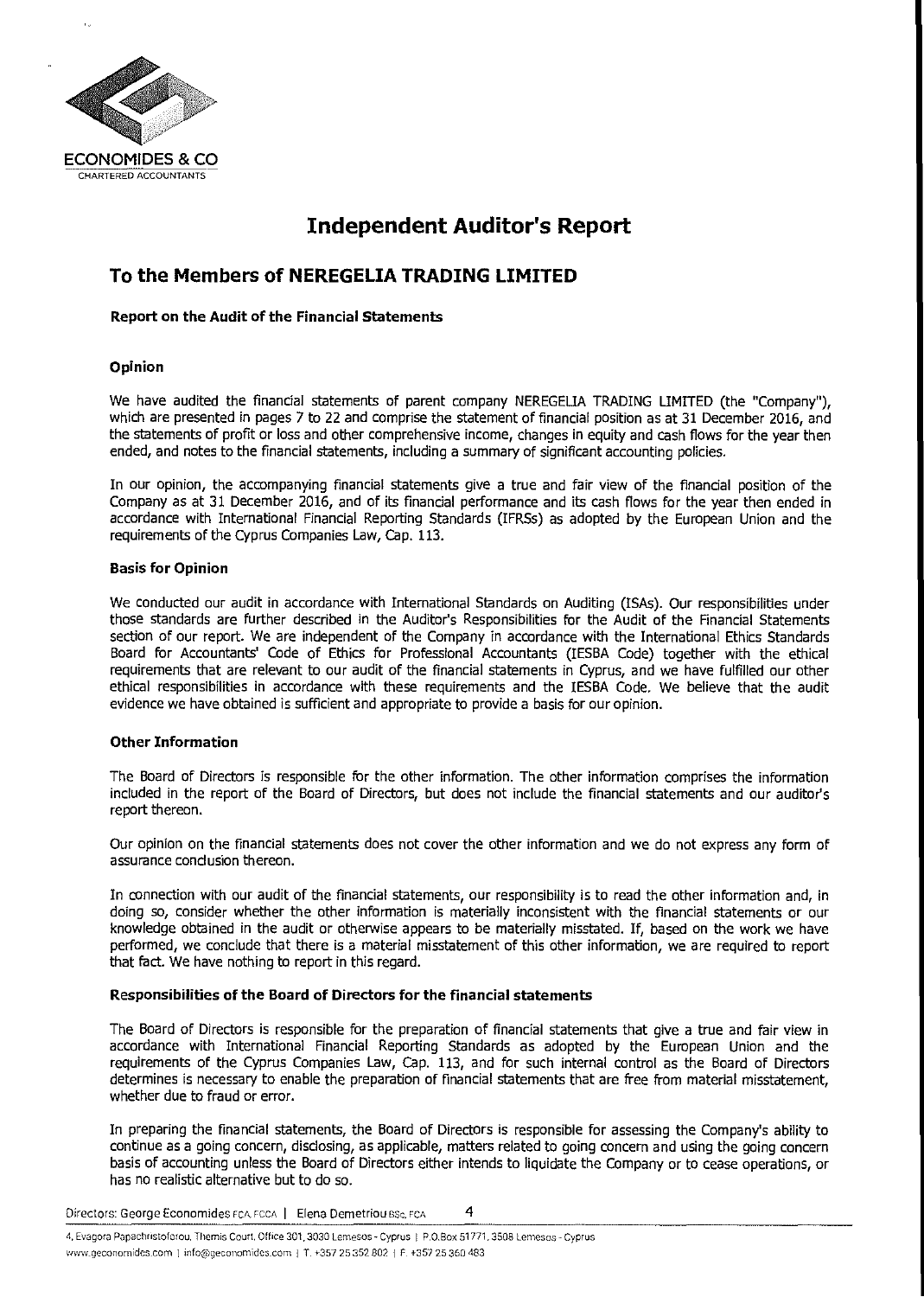# **Independent Auditor's Report (continued)**

### To the Members of NEREGELIA TRADING LIMITED

The Board of Directors is responsible for overseeing the Company's financial reporting process.

#### Auditor's Responsibilities for the Audit of the Financial Statements

Our objectives are to obtain reasonable assurance about whether the financial statements as a whole are free from material misstatement, whether due to fraud or error, and to issue an auditor's report that includes our opinion. Reasonable assurance is a high level of assurance, but is not a guarantee that an audit conducted in accordance with ISAs will always detect a material misstatement when it exists. Misstatements can arise from fraud or error and are considered material if, individually or in the aggregate, they could reasonably be expected to influence the economic decisions of users taken on the basis of these financial statements.

As part of an audit in accordance with ISAs, we exercise professional judgment and maintain professional skepticism throughout the audit. We also:

- Identify and assess the risks of material misstatement of the financial statements, whether due to fraud or error, design and perform audit procedures responsive to those risks, and obtain audit evidence that is sufficient and appropriate to provide a basis for our opinion. The risk of not detecting a material misstatement resulting from fraud is higher than for one resulting from error, as fraud may involve collusion, forgery, intentional omissions, misrepresentations, or the override of internal control.
- Obtain an understanding of internal control relevant to the audit in order to design audit procedures that are appropriate in the circumstances, but not for the purpose of expressing an opinion on the effectiveness of the Company's internal control.
- Evaluate the appropriateness of accounting policies used and the reasonableness of accounting estimates and related disclosures made by the Board of Directors.
- Conclude on the appropriateness of the Board of Directors' use of the going concern basis of accounting and, based on the audit evidence obtained, whether a material uncertainty exists related to events or conditions that may cast significant doubt on the Company's ability to continue as a going concern. If we conclude that a material uncertainty exists, we are required to draw attention in our auditor's report to the related disclosures in the financial statements or, if such disclosures are inadequate, to modify our opinion. Our conclusions are based on the audit evidence obtained up to the date of our auditor's report. However, future events or conditions may cause the Company to cease to continue as a going concern.
- Evaluate the overall presentation, structure and content of the financial statements, including the disclosures, and whether the financial statements represent the underlying transactions and events in a manner that achieves a true and fair view.

We communicate with the Board of Directors regarding, among other matters, the planned scope and timing of the audit and significant audit findings, including any significant deficiencies in internal control that we identify during our audit.

#### Report on Other Legal Requirements

Pursuant to the additional requirements of the Auditors Law of 2017, we report the following:

- In our opinion, the report of the Board of Directors, has been prepared in accordance with the requirements of the Cyprus Companies Law, Cap 113, and the information given is consistent with the financial statements.
- In our opinion, and in the light of the knowledge and understanding of the Company and its environment obtained in the course of the audit, we have not identified material misstatements in the report of the Board of Directors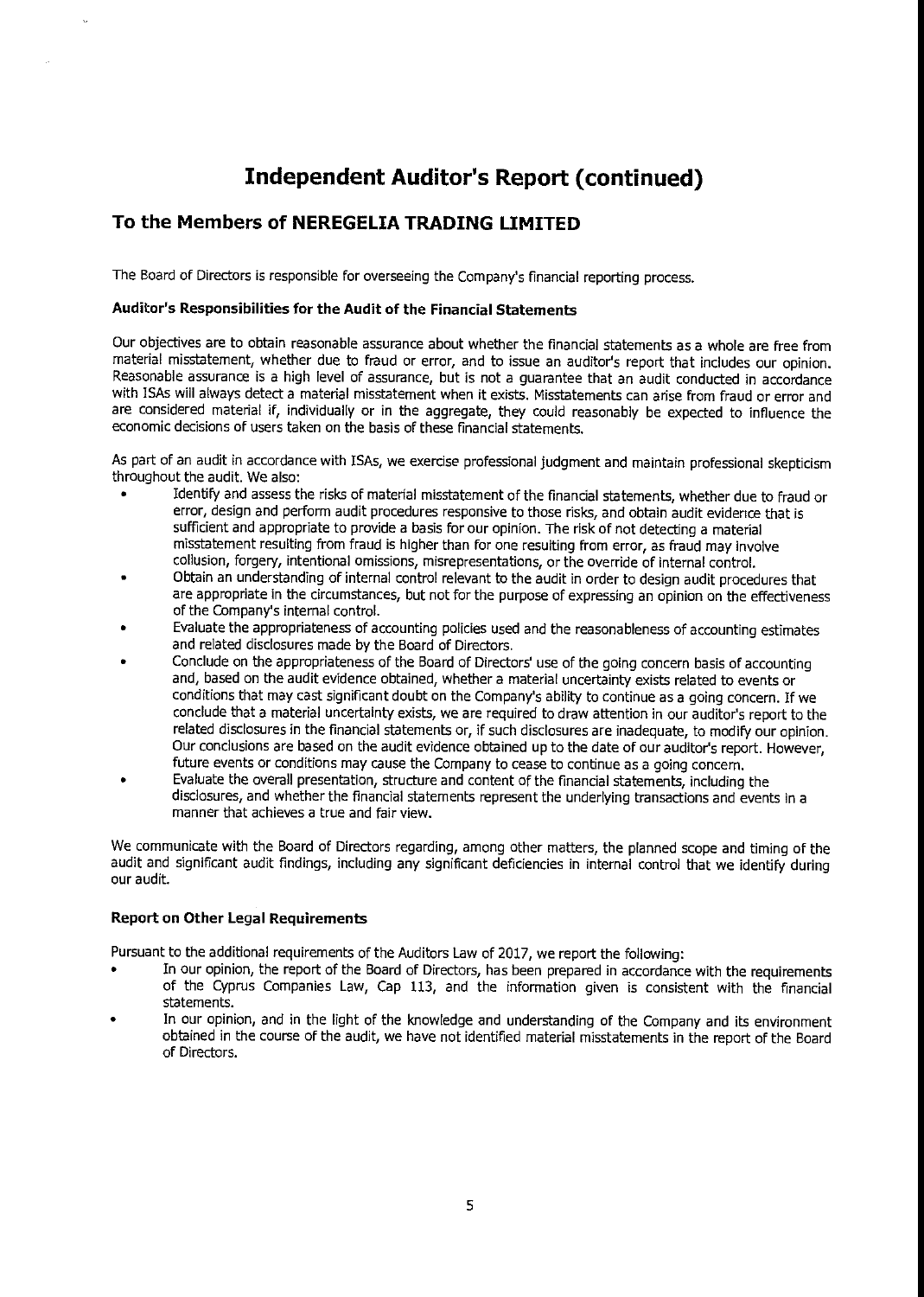## **Independent Auditor's Report (continued)**

### To the Members of NEREGELIA TRADING LIMITED

#### Other Matter

 $\mathcal{L}$ 

This report, including the opinion, has been prepared for and only for the Company's members as a body in accordance with Section 69 of the Auditors Law of 2017 and for no other purpose. We do not, in giving this opinion, accept or assume responsibility for any other purpose or to any other person to whose knowledge this report may come to.

• ECONOMIDE5 & CO. LTD CHARTERED ACCOUNTANTS C

Elena Demetriou Certified Public Accountant and Registered Auditor for and on behalf of G. ECONOMIDES & CO. LTD Chartered Accountans

Limassol, 31 October 2017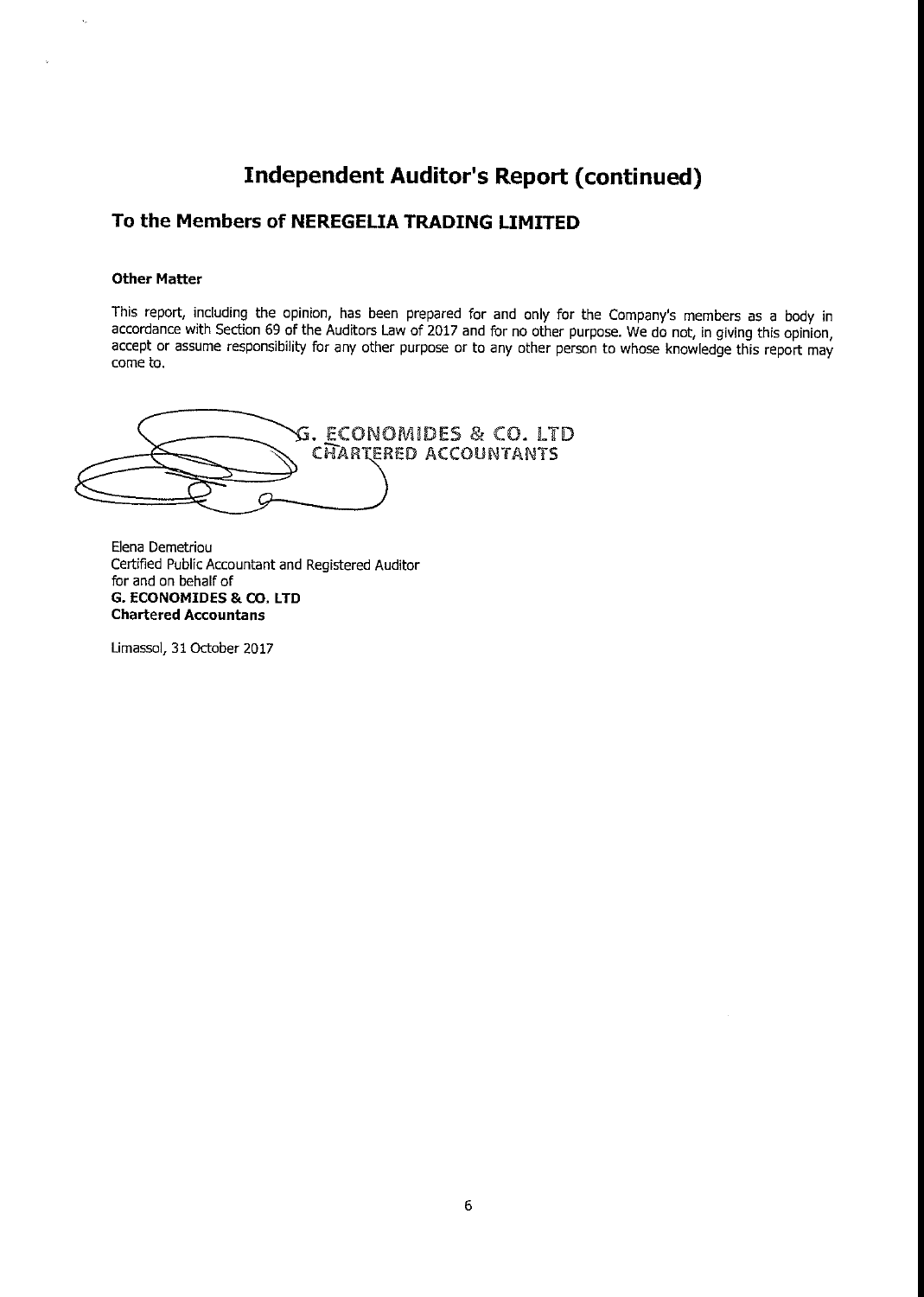k.

## STATEMENT OF PROFIT OR LOSS AND OTHER COMPREHENSIVE INCOME 31 December 2016

|                                                                     | Note   | 2016<br>€                               | 2015<br>€                |
|---------------------------------------------------------------------|--------|-----------------------------------------|--------------------------|
| Revenue<br>Cost of sales                                            | 4      | 4.127.618<br>(2.997.601)                | 2.680.855<br>(2.498.482) |
| <b>Gross profit</b>                                                 |        | 1.130.017                               | 182.373                  |
| Other operating income<br>Administration expenses<br>Other expenses | 5<br>6 | 5.860.337<br>(2.898.192)<br>(2.218.578) | 4.000.000<br>(428.089)   |
| <b>Operating profit</b>                                             |        | 1.873.584                               | 3,754.284                |
| Finance costs                                                       | 8      | (5.990)                                 | (5.329)                  |
| <b>Profit before tax</b>                                            |        | 1.867.594                               | 3,748.955                |
| Tax                                                                 | 9      | 221.727                                 | 28.796                   |
| Net profit for the year                                             |        | 2.089.321                               | 3.777.751                |
| Other comprehensive income                                          |        |                                         |                          |
| Total comprehensive income for the year                             |        | 2.089.321                               | 3.777.751                |

The notes on pages 11 to 22 form an integral part of these financial statements.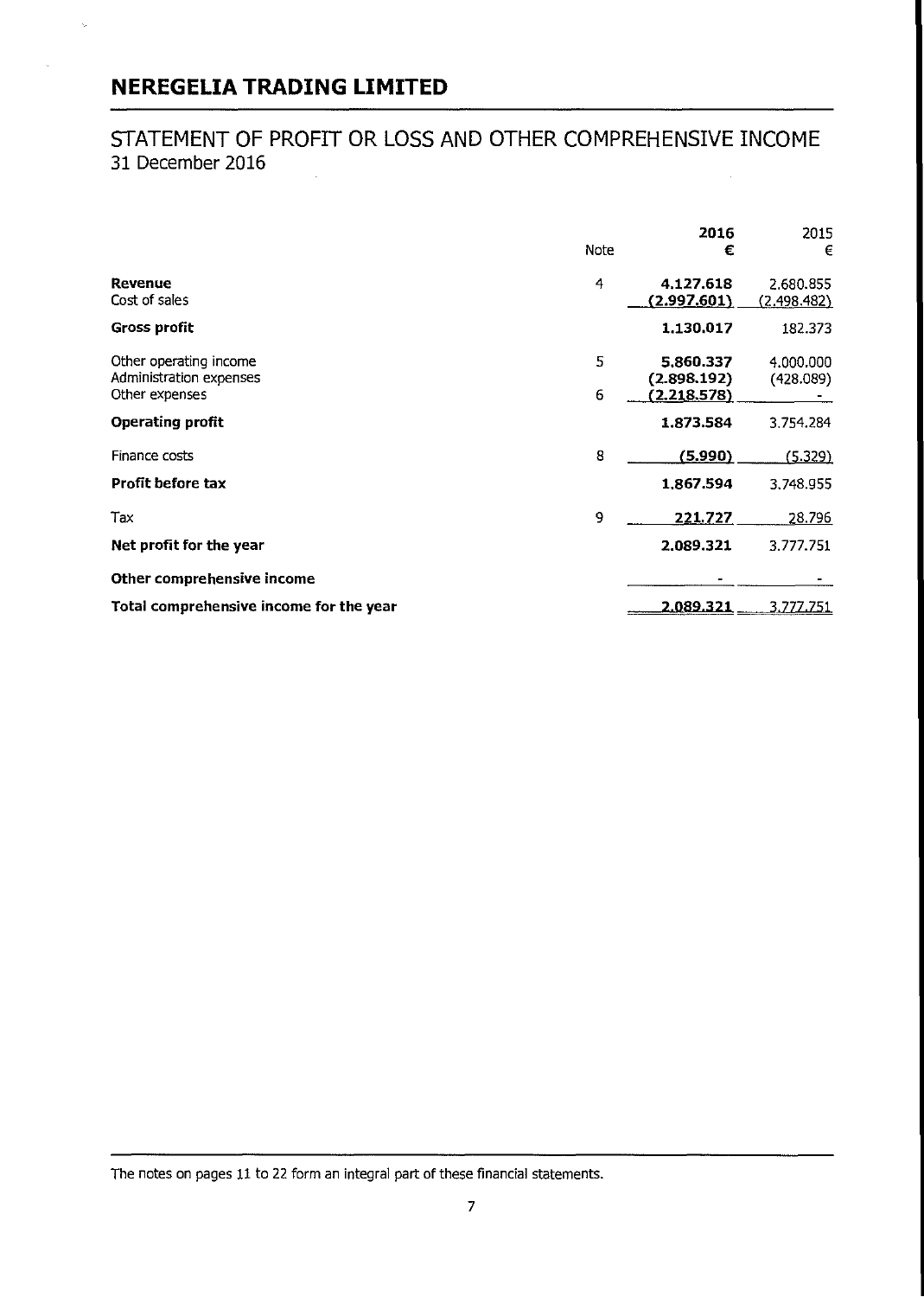i.

### STATEMENT OF FINANCIAL POSITION 31 December 2016

|                                                                                                      | Note           | 2016<br>€                          | 2015<br>€                          |
|------------------------------------------------------------------------------------------------------|----------------|------------------------------------|------------------------------------|
| <b>ASSETS</b>                                                                                        |                |                                    |                                    |
| <b>Non-current assets</b><br>Intangible assets<br>Investments in subsidiaries<br>Deferred tax assets | 10<br>11<br>15 | 5.200.000<br>13.214.150<br>693.970 | 3.948.900<br>14.875.150<br>472.243 |
|                                                                                                      |                | 19.108.120                         | 19.296.293                         |
| <b>Current assets</b><br>Trade and other receivables<br>Cash at bank and in hand                     | 12<br>13       | 11.280.107<br>94.711               | 3.655.155<br>44.591                |
|                                                                                                      |                | 11.374.818                         | 3.69 <u>9.746</u>                  |
| <b>Total assets</b>                                                                                  |                | 30.482.938                         | <u>22.996.039</u>                  |
| <b>EQUITY AND LIABILITIES</b>                                                                        |                |                                    |                                    |
| Equity<br>Share capital<br>Retained earnings                                                         | 14             | 17.100<br>22,643.609               | 17.100<br>20.554.288               |
| <b>Total equity</b>                                                                                  |                | 22.660.709                         | 20,571,388                         |
| <b>Current liabilities</b><br>Trade and other payables                                               | 16             | 7.822.229<br>7,822.229             | 2.424.651<br>2.424.651             |
| <b>Total equity and liabilities</b>                                                                  |                | 30.482.938                         | 22.996.039                         |

On 31 October 2017 the Board of Directors of NEREGELIA TRADING LIMITED authorised these financial statements for issue.

Pavlina Tsiridou Director

 $\mathcal{B}_{\text{t}}$ بھی بیر nte Alfo Services Limited Director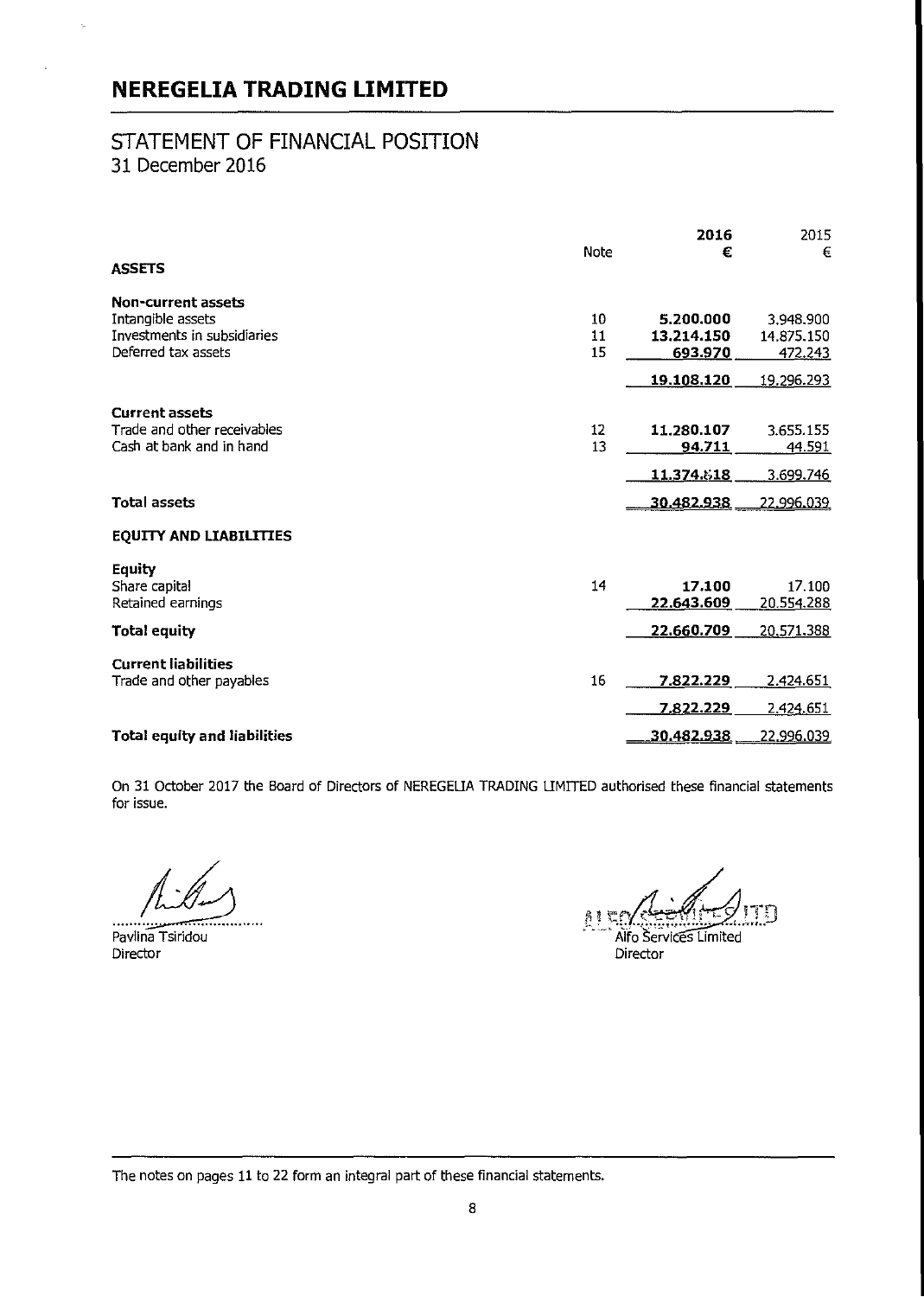### STATEMENT OF CHANGES IN EQUITY 31 December 2016

|                                                        | Note | <b>Share</b><br>capital<br>€ | Retained<br>earnings<br>€ | Total<br>€ |
|--------------------------------------------------------|------|------------------------------|---------------------------|------------|
| <b>Balance at 1 January 2015</b>                       |      | 17.100                       | 16.776.537                | 16.793.637 |
| <b>Comprehensive income</b><br>Net profit for the year |      |                              | 3.777.751                 | 3.777.751  |
| Balance at 31 December 2015/ 1 January 2016            |      | 17.100                       | 20.554.288                | 20.571.388 |
| <b>Comprehensive income</b><br>Net profit for the year |      |                              | 2.089.321                 | 2.089.321  |
| <b>Balance at 31 December 2016</b>                     |      | 17.100                       | 22.643.609                | 22.660.709 |

Companies which do not distribute 70% of their profits after tax, as defined by the relevant tax law, within two years after the end of the relevant tax year, will be deemed to have distributed as dividends 70°/s of these profits. Special contribution for defence at 17% will be payable on such deemed dividends to the extent that the ultimate shareholders are both Cyprus tax resident and Cyprus domiciled. The amount of deemed distribution is reduced by any actual dividends paid out of the profits of the relevant year at any time. This special contribution for defence is payable by the company for the account of the shareholders.

The notes on pages 11 to 22 form an integral part of these financial statements.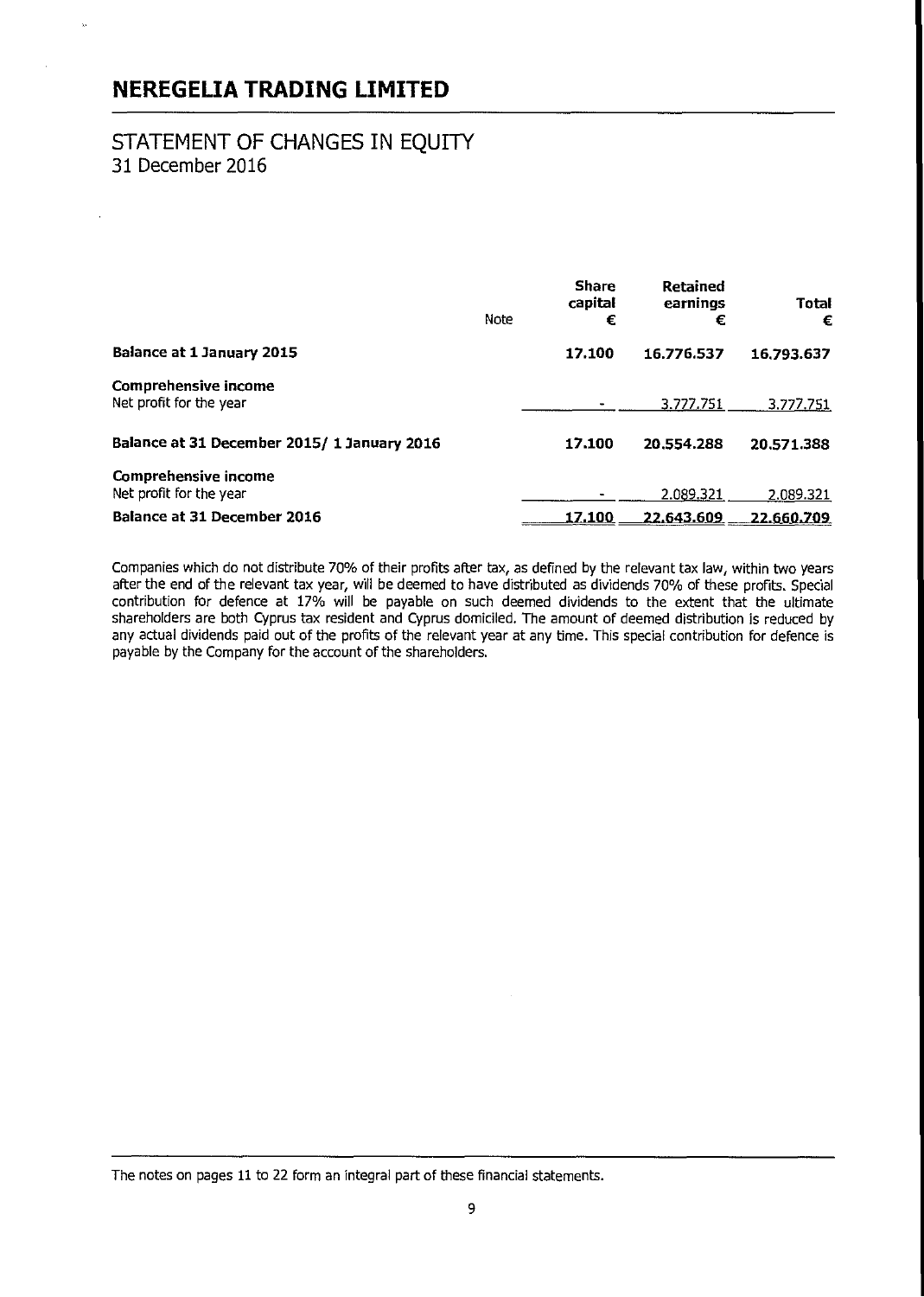### CASH FLOW STATEMENT 31 December 2016

l,

|                                                                                                                                                                                                                                       | Note     | 2016<br>€                                          | 2015<br>€                         |
|---------------------------------------------------------------------------------------------------------------------------------------------------------------------------------------------------------------------------------------|----------|----------------------------------------------------|-----------------------------------|
| <b>CASH FLOWS FROM OPERATING ACTIVITIES</b>                                                                                                                                                                                           |          |                                                    |                                   |
| <b>Profit before tax</b><br>Adjustments for:                                                                                                                                                                                          |          | 1.867.594                                          | 3.748.955                         |
| Loss from the sale of investments in subsidiaries                                                                                                                                                                                     |          | 2.107.478                                          |                                   |
| Impairment charge - investments in subsidiaries                                                                                                                                                                                       | 11       | 111.100                                            |                                   |
| Dividend income                                                                                                                                                                                                                       | 5        | (5.860,337)                                        | (4.000.000)                       |
|                                                                                                                                                                                                                                       |          | (1.774.165)                                        | (251.045)                         |
| Changes in working capital:                                                                                                                                                                                                           |          |                                                    |                                   |
| Increase in trade and other receivables                                                                                                                                                                                               |          | (7.624.952)                                        | (2.266.155)                       |
| Increase in trade and other payables                                                                                                                                                                                                  |          | 5.397.578                                          | 2.407.866                         |
| Cash used in operations                                                                                                                                                                                                               |          | (4.001.539)                                        | (109.334)                         |
| <b>CASH FLOWS FROM INVESTING ACTIVITIES</b><br>Payment for purchase of intangible assets<br>Payment for purchase of investments in subsidiaries<br>Proceeds from sale of investments in subsidiary undertakings<br>Dividends received | 10<br>11 | (1.251.100)<br>(111.100)<br>(446.478)<br>5.860.337 | (3.948.900)<br>(500)<br>4.000.000 |
| Net cash generated from investing activities                                                                                                                                                                                          |          | 4.051.659                                          | 50.600                            |
| <b>CASH FLOWS FROM FINANCING ACTIVITIES</b>                                                                                                                                                                                           |          |                                                    |                                   |
| Net increase/(decrease) in cash and cash equivalents<br>Cash and cash equivalents at beginning of the year                                                                                                                            |          | 50.120<br><u>44.591</u>                            | (58.734)<br><u> 103.325 </u>      |
| Cash and cash equivalents at end of the year                                                                                                                                                                                          | 13       | 94.711                                             | 44.591                            |

The notes on pages 11 to 22 form an integral part of these financial statements.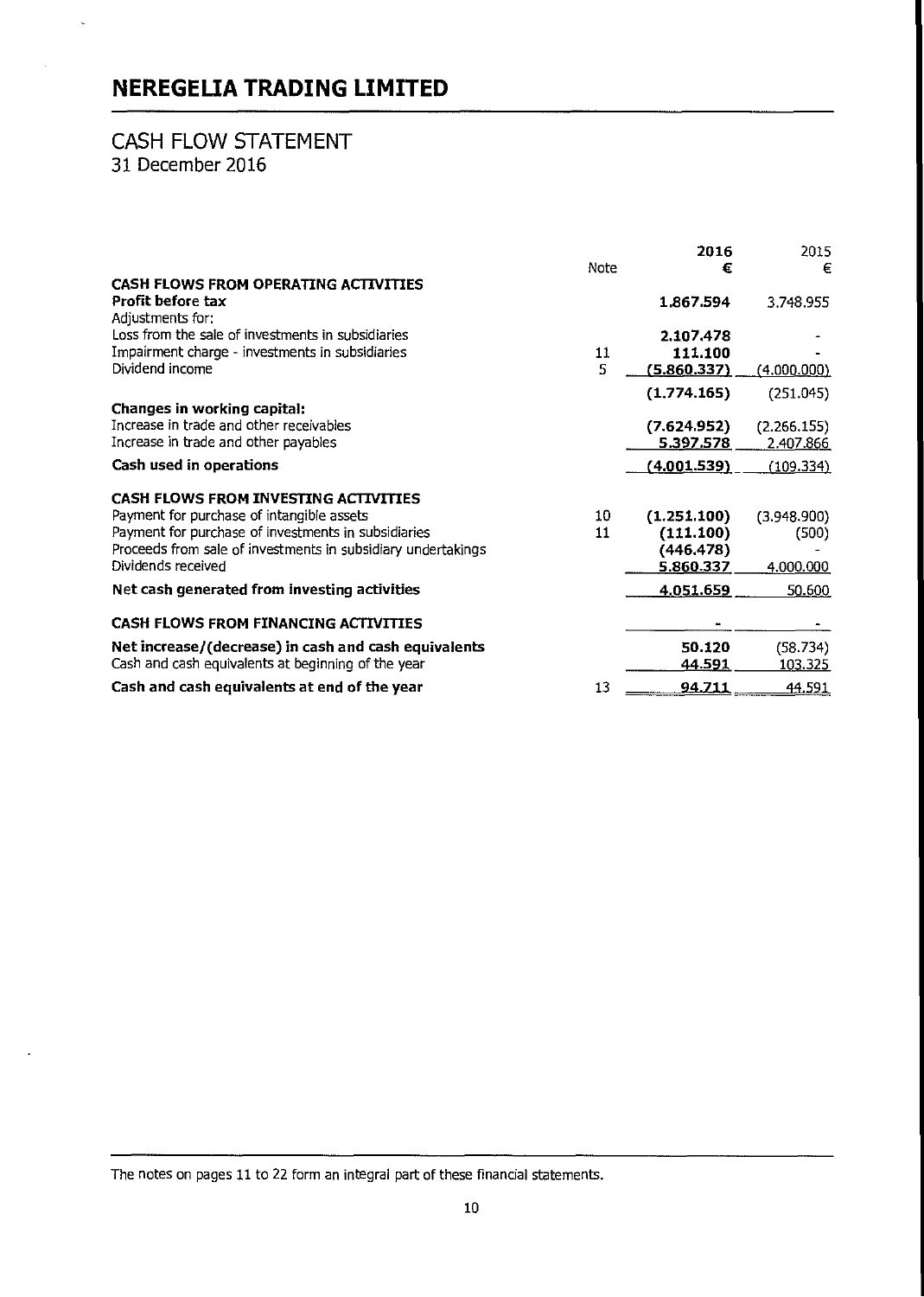### NOTES TO THE FINANCIAL STATEMENTS 31 December 2016

#### 1. Incorporation and principal activities

#### Country of incorporation

The Company NEREGELIA TRADING LIMITED (the "Company") was incorporated in Cyprus on 20 June, 1998 as a private limited liability company under the provisions of the Cyprus Companies Law, Cap. 113. Its registered office is at Griva Digheni, Panayides Building, 2nd floor, office 3, 3030 Umassol, Cyprus.

#### Principal activity

The principal activity of the Company, which is unchanged from last year, is the general trading and the operation of an investment company.

#### 2. Significant accounting policies

The principal accounting policies adopted in the preparation of these financial statements are set out below. These policies have been consistently applied to all years presented in these financial statements unless otherwise stated.

#### Basis of preparation

The Company is not required by the Cyprus Companies Law, Cap.113, to prepare consolidated financial statements because the Company and its subsidiaries constitute a medium sized group as defined by the Law and the Company does not intend to issue consolidated financial statements for the year ended 31 December 2016.

The European Union has concluded that since its 4th Directive requires parent companies to prepare separate financial statements, and since the Cyprus Companies Law, Cap. 113, requires the preparation of such financial statements in accordance with IFRS as adopted by the European Union, the provisions of International Financial Reporting Standard 10 'Consolidated Financial Statements' that require the preparation of consolidated financial statements in accordance with IFRS do not apply.

The financial statements have been prepared under the historical cost convention.

#### Adoption of new and revised IFRSs

During the current year the Company adopted all the new and revised International Financial Reporting Standards (IFRS) that are relevant to its operations and are effective for accounting periods beginning on 1 January 2016. This adoption did not have a material effect on the accounting policies of the Company.

#### Standards issued but not yet effective

Up to the date of approval of the financial statements, certain new standards, interpretations and amendments to existing standards have been published that are not yet effective for the current reporting period and which the Company has not early adopted, as follows:

### (i) **Issued** by the IASB and adopted by the European Union

New standards

- IFRS 9 "Financial Instruments" (effective for annual periods beginning on or after 1 January 2018).
- IFRS 15 "Revenue from Contracts with Customers" (effective for annual periods beginning on or after 1 January 2018).

#### (ii) Issued by the IASB but not yet adopted by the European Union New standards

- IFRS 16 "Leases" (effective for annual periods beginning on or after 1 January 2019).
- IFRS 17 "Insurance Contracts' (effective for annual periods beginning on or after 1 January 2021). Amendments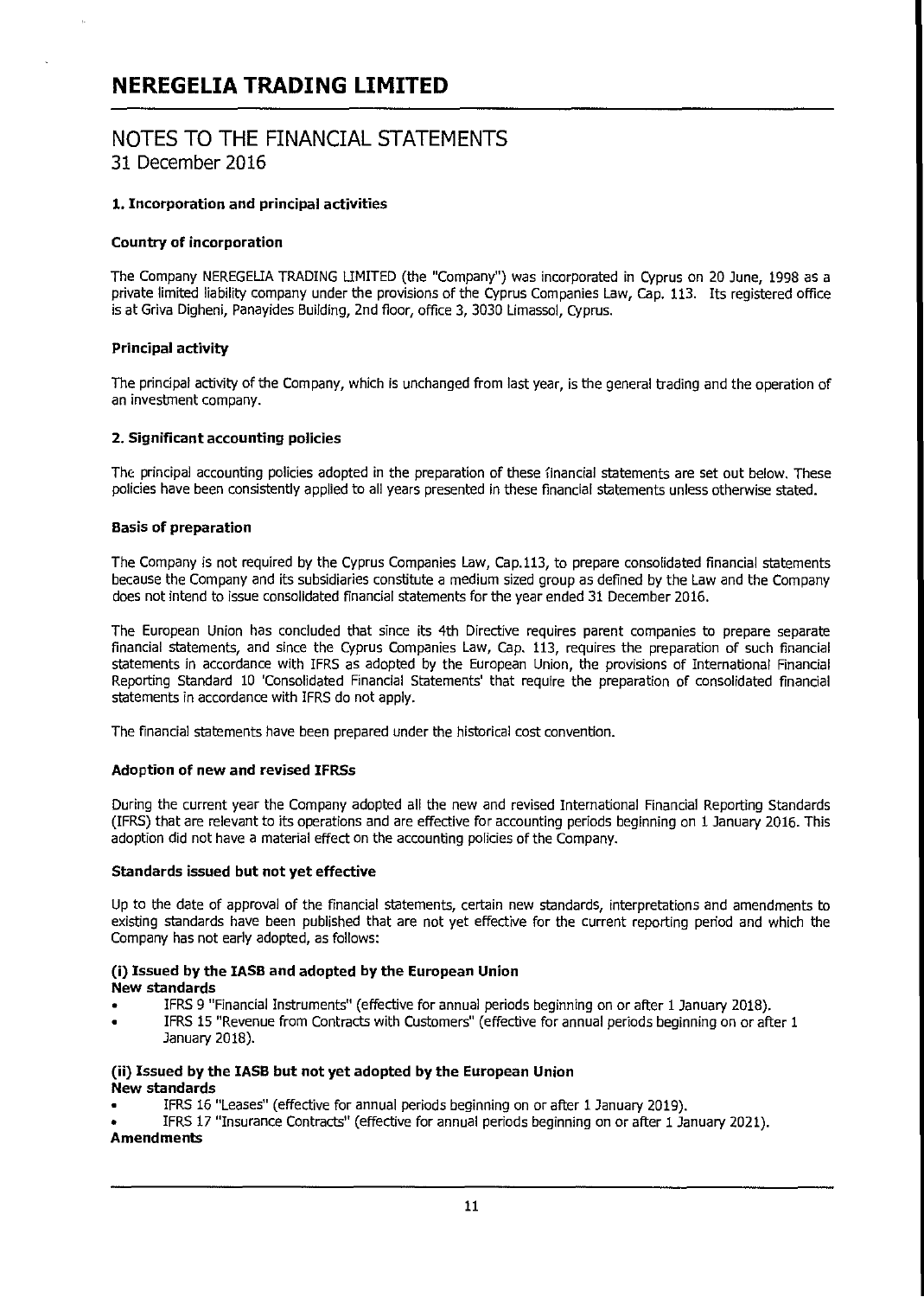## NOTES TO THE FINANCIAL STATEMENTS 31 December 2016

#### 2. Significant accounting policies (continued)

#### Adoption of new and revised IFRSs (continued)

#### (ii) Issued by the lASS but not yet adopted by the European Union (continued)

- Amendments to IFRS 2: classification and Measurement of Share-based Payment Transactions (effective for annual periods beginning on or after 1 January 2018).
- Amendments to IFRS 4: Applying IFRS 9 "Financial Instruments" with IFRS 4 "Insurance Contracts" (effective for annual periods beginning on or after 1 January 2018).
- Clarifications to IFRS 15 'Revenue from Contracts with Customers' (effective for annual periods beginning on or after 1 January 2018),
- lAS 7 (Amendments) "Disclosure Initiative" (effective for annual periods beginning on or after 1 January 2017).
- lAS 12 (Amendments) "Recognition of Deferred Tax Assets for Unrealised Losses" (effective for annual periods beginning on or after 1 January 2017).
- Annual Improvements to IFRSs 2014-2016 Cycle (issued on 8 December 2016) (effective for annual periods beginning on or after 1 January 2017)
- Annual Improvements to IFRSs 2014-2016 Cycle (issued on 8 December 2016) (effective for annual periods beginning on or after 1 January 2018)
- Amendments to lAS 40: 'Transfers of Investment Property" (effective for annual periods beginning on or after 1 January 2018),

#### New IFRICs

- IFRIC Interpretation 22 "Foreign Currency Transactions and Advance Consideration" (effective for annual periods beginning on or after 1 January 2018).
- IFRIC Interpretation 23 "Uncertainty over Income Tax Treatments" (effective for annual periods beginning on or after 1 January 2019).

The above are expected to have no significant impact on the Company's financial statements when they become effective.

#### Subsidiary companies

Subsidiaries are entities controlled by the Company. Control exists where the Company is exposed, or has rights, to variable returns from its involvement with the investee and has the ability to affect those returns through its power over the investee.

Investments in subsidiary companies are stated at cost less provision for impairment in value, which is recognised as an expense in the period in which the impairment is identified.

#### Revenue recognition

Revenue comprises the invoiced amount for the sale of products net of Value Added Tax, rebates and discounts. Revenues earned by the Company are recognised on the following bases:

#### Sale of products

Sales of products are recognised when significant risks and rewards of ownership of the products have been transferred to the customer, which is usually when the Company has sold or delivered the products to the customer, the customer has accepted the products and collectability of the related receivable is reasonably assured.

#### Rendering of services

Sales of services are recognised in the accounting period in which the services are rendered by reference to completion of the specific transaction assessed on the basis of the actual service provided as a proportion of the total services to be provided.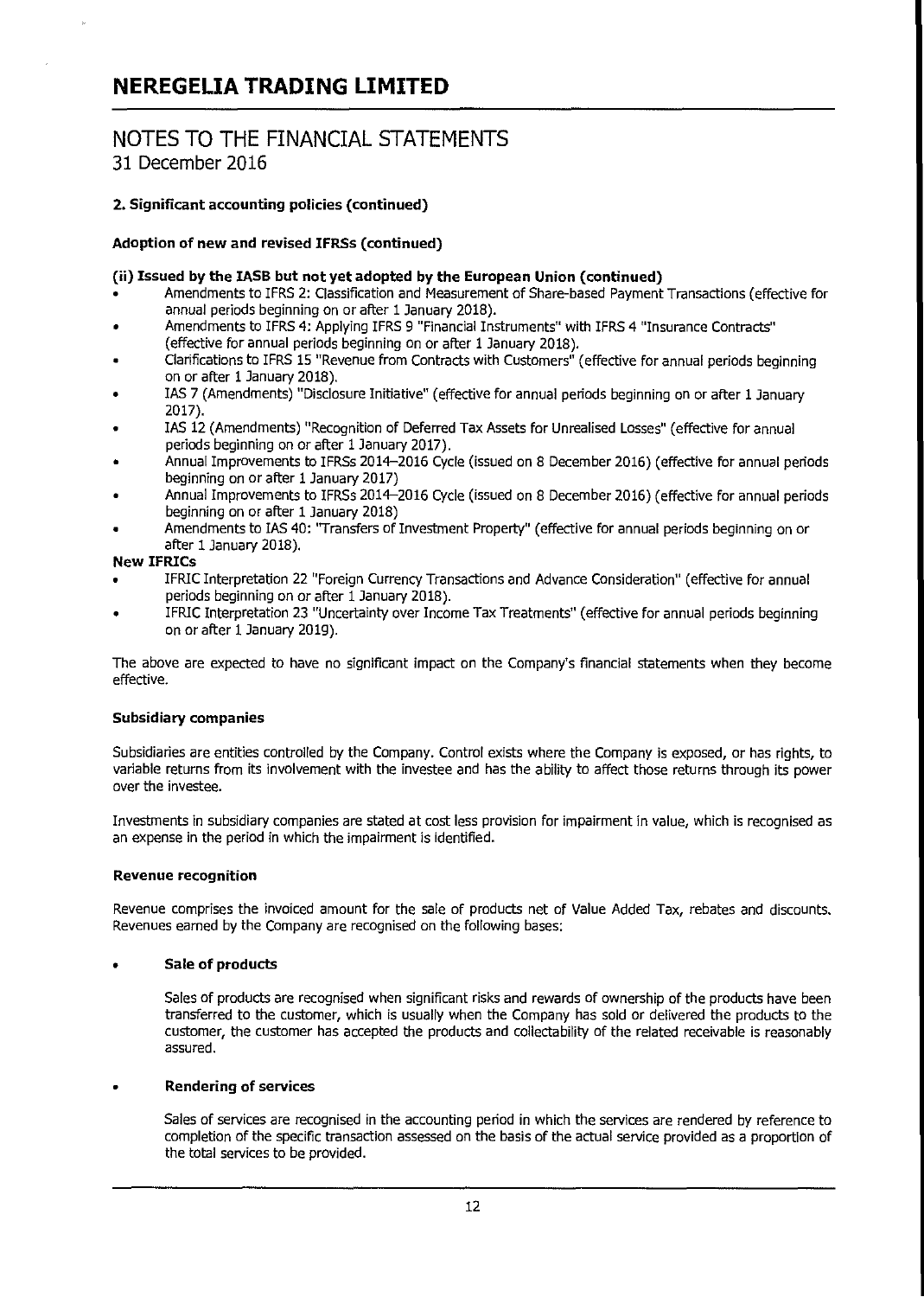### NOTES TO THE FINANCIAL STATEMENTS 31 December 2016

#### 2. Significant accounting policies (continued)

#### Revenue recognition (continued)

#### Interest income

Interest income is recognised on a time-proportion basis using the effective interest method.

#### • Dividend income

Dividend income is recognised when the right to receive payment is established.

#### Finance costs

Interest expense and other borrowing costs are charged to profit or loss as incurred.

#### **Tax**

Income tax expense represents the sum of the tax currently payable and deferred tax.

Current tax liabilities and assets are measured at the amount expected to be paid to or recovered from the taxation authorities, using the tax rates and laws that have been enacted, or substantively enacted, by the reporting date.

Deferred tax is provided in full, using the liability method, on temporary differences arising between the tax bases of assets and liabilities and their carrying amounts in the financial statements. currently enacted tax rates are used in the determination of deferred tax.

Deferred tax assets are recognised to the extent that it is probable that future taxable profit will be available against which the temporary differences can be utilised.

Deferred tax assets and liabilities are offset when there is a legally enforceable right to set off current tax assets against current tax liabilities and when the deferred taxes relate to the same fiscal authority.

#### Dividends

Dividend distribution to the company's shareholders is recognised in the company's financial statements in the year in which they are approved by the company's shareholders.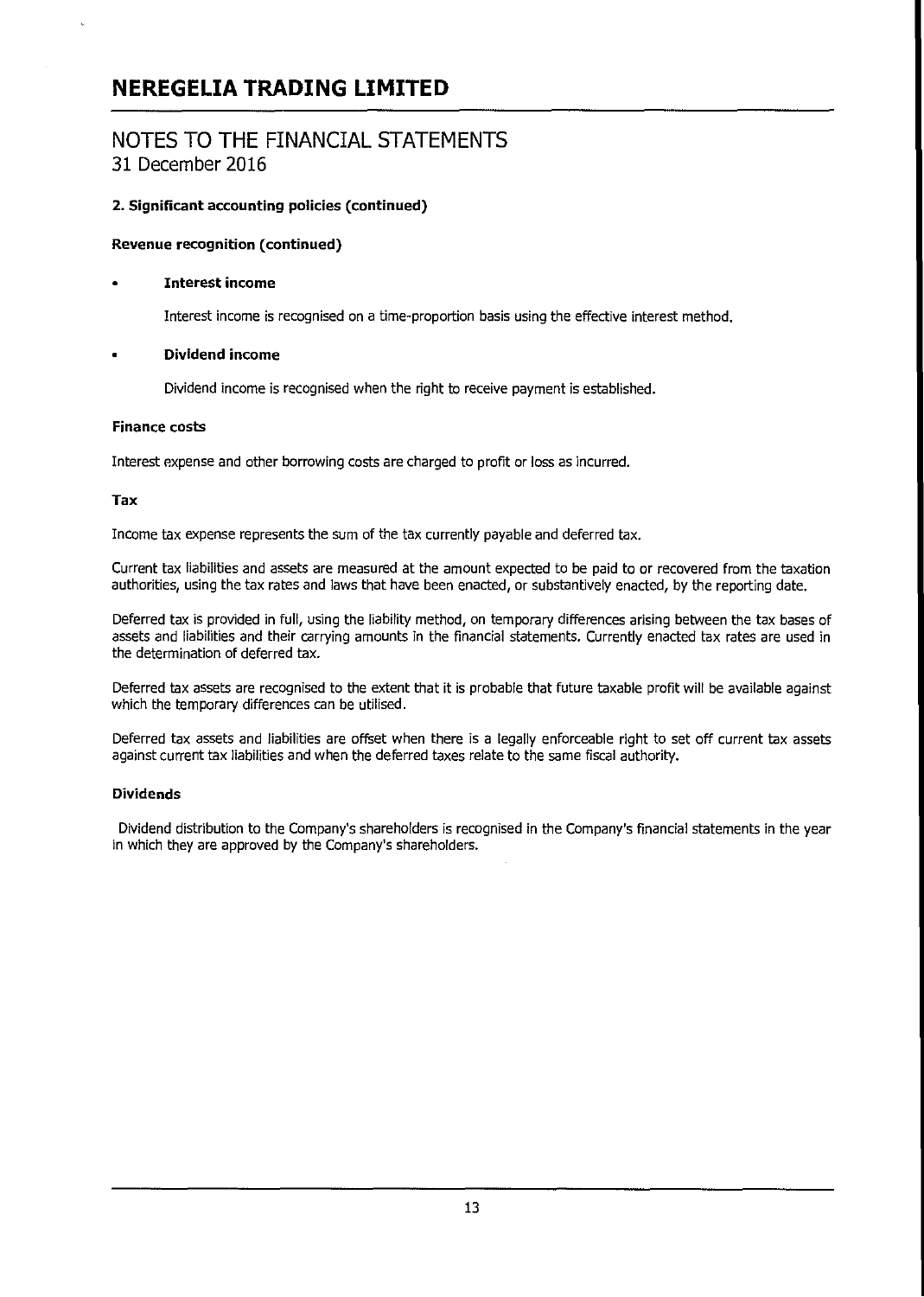### NOTES TO THE FINANCIAL STATEMENTS 31 December 2016

#### 2. Significant accounting policies (continued)

#### Intangible assets

Intangible assets acquired separately are measured on initial recognition at cost The cost of intangible assets acquired in a business combination is fair value as at the date of acquisition. Following initial recognition, intangible assets are carried at cost less any accumulated amortisation and any accumulated impairment losses. Internally generated intangible assets, excluding capitalised development costs, are not capitalised and expenditure is reflected in profit or loss in the year in which the expenditure is incurred. The useful lives of intangible assets are assessed to be either finite or indefinite.

Intangible assets with finite lives are amortised over the useful economic life and assessed for impairment whenever there is an indication that the intangible asset may be impaired. The amortisation period and the amortisation method for an intangible asset with a finite useful life is reviewed at least at each financial year end. changes in the expected useful life or the expected pattern of consumption of future economic benefits embodied in the asset is accounted for by changing the amortisation period or method, as appropriate, and are treated as changes in accounting estimates. The amortisation expense on intangible assets with finite lives is recognised in profit or loss in the expense category consistent with the function of the intangible asset.

Intangible assets with indefinite useful lives are tested for impairment annually either individually or at the cash generating unit level. Such intangibles are not amortised. The useful life of an intangible asset with an indefinite life is reviewed annually to determine whether indefinite life assessment continues to be supportable. If not, the change in the useful life assessment from indefinite to finite is made on a prospective basis.

Gains or losses arising from derecognition of an intangible asset are measured as the difference between the net disposal proceeds and the carrying amount of the asset and are recognised in profit or loss when the asset is derecognised.

#### Platform implementation

Costs that are directly associated with identifiable and unique computer software products controlled by the Company and that will probably generate economic benefits exceeding costs beyond one year are recognised as intangible assets. Subsequently computer software is carried at cost less any accumulated amortisation and any accumulated impairment losses. Expenditure which enhances or extends the performance of computer software programs beyond their original specifications is recognised as a capital improvement and added to the original cost of the computer software. Costs associated with maintenance of computer software programs are recognised as an expense when incurred. Computer software costs are amortised using the straight-line method over their useful lives, not exceeding a period of three years. Amortisation commences when the computer software is available for use.

An intangible asset is derecognised on disposal, or when no future economic benefits are expected from use or disposal. Gains or losses arising from derecognition of an intangible asset, measured as the difference between the net disposal proceeds and the carrying amount of the asset, are recognised in profit or loss when the asset is derecognised.

#### Impairment of non-financial assets

Assets that have an indefinite useful life are not subject to amortisation and are tested annually for impairment. Assets that are subject to depreciation or amortisation are reviewed for impairment whenever events or changes in circumstances indicate that the carrying amount may not be recoverable. An impairment loss is recognised for the amount by which the asset's carrying amount exceeds its recoverable amount. The recoverable amount is the higher of an asset's fair value less costs to sell and value in use. For the purposes of assessing impairment, assets are grouped at the lowest levels for which there are separately identifiable cash flows (cash-generating units).

#### Financial instruments

Financial assets and financial liabilities are recognised in the Company's statement of financial position when the Company becomes a party to the contractual provisions of the instrument.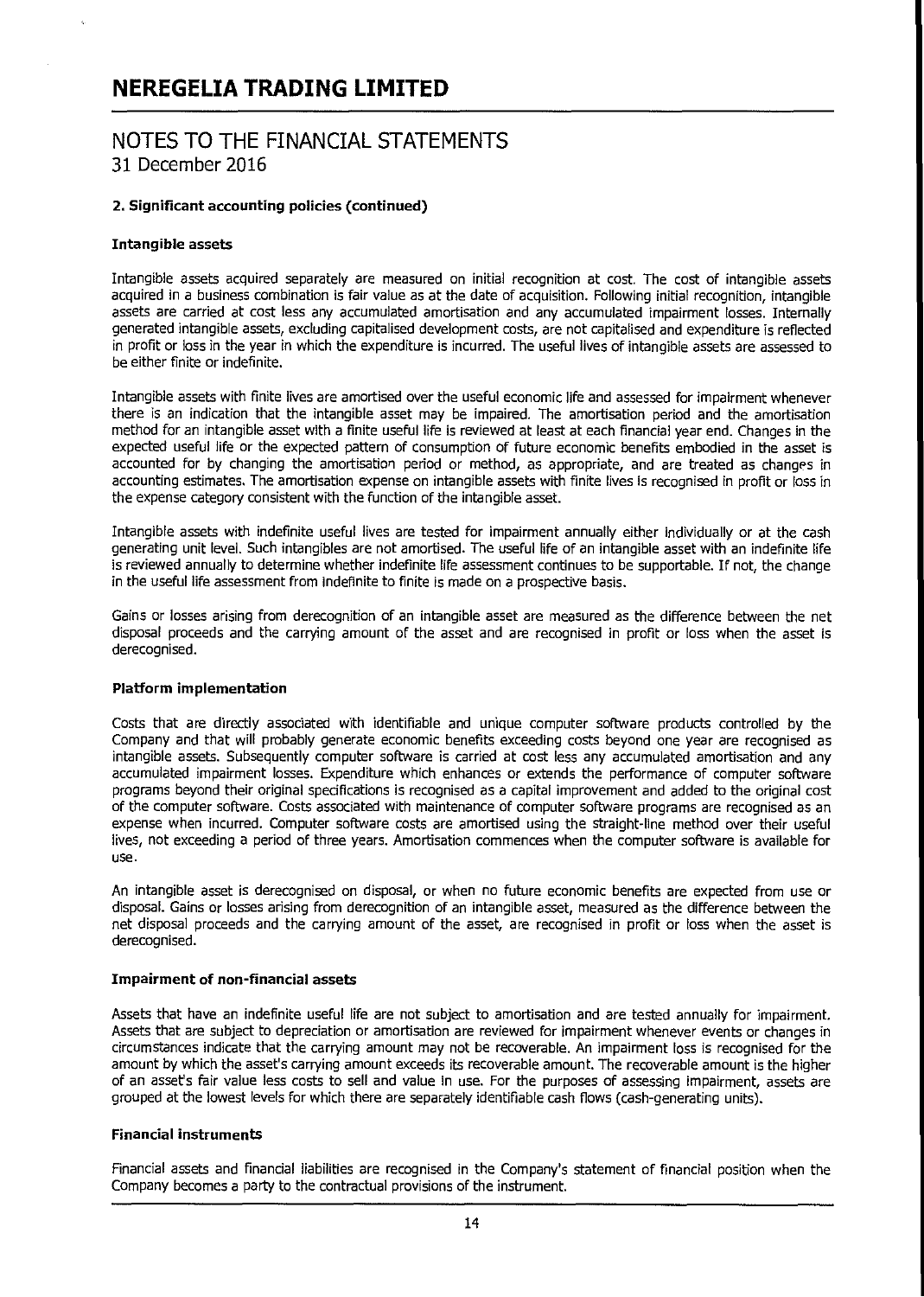### NOTES TO THE FINANCIAL STATEMENTS 31 December 2016

#### 2. Significant accounting policies (continued)

#### Financial instruments (continued)

#### Trade receivables

Trade receivables are measured at initial recognition at fair value and are subsequently measured at amortised cost using the effective interest rate method. Appropriate allowances for estimated irrecoverable amounts are recognised in profit or loss when there is objective evidence that the asset is impaired. The allowance recognised is measured as the difference between the asset's carrying amount and the present value of estimated future cash flows discounted at the effective interest rate computed at initial recognition.

#### Cash and cash eauivalents

For the purpose of the cash flow statement, cash and cash equivalents comprise cash at bank.

#### Trade oayables

Trade payables are initially measured at fair value and are subsequently measured at amortised cost, using the effective interest rate method.

#### Derecognition of financial assets and liabilities

#### Financial assets

A financial asset (or, where applicable a part of a financial asset or part of a group of similar financial assets) is derecognised when:

- the rights to receive cash flows from the asset have expired;
- the Company retains the right to receive cash flows from the asset, but has assumed an obligation to pay them in full without material delay to a third party under a 'pass through' arrangement; or
- the Company has transferred its rights to receive cash flows from the asset and either (a) has transferred substantially all the risks and rewards of the asset, or (b) has neither transferred nor retained substantially all the risks and rewards of the asset, but has transferred control of the asset.

#### Financial liabilities

A financial liability is derecognised when the obligation under the liability is discharged or cancelled or expires.

When an existing financial liability is replaced by another from the same lender on substantially different terms, or the terms of an existing liability are substantially modified, such an exchange or modification is treated as a derecognition of the original liability and the recognition of a new liability, and the difference in the respective carrying amounts is recognised in profit or loss.

#### Offsetting financial instruments

Financial assets and financial liabilities are offset and the net amount reported in the statement of financial position if, and only if, there is a currently enforceable legal right to offset the recognised amounts and there is an intention to settle on a net basis, or to realise the asset and settle the liability simultaneously. This is not generally the case with master netting agreements, and the related assets and liabilities are presented gross in the statement of financial position.

#### Share capital

Ordinary shares are classified as equity.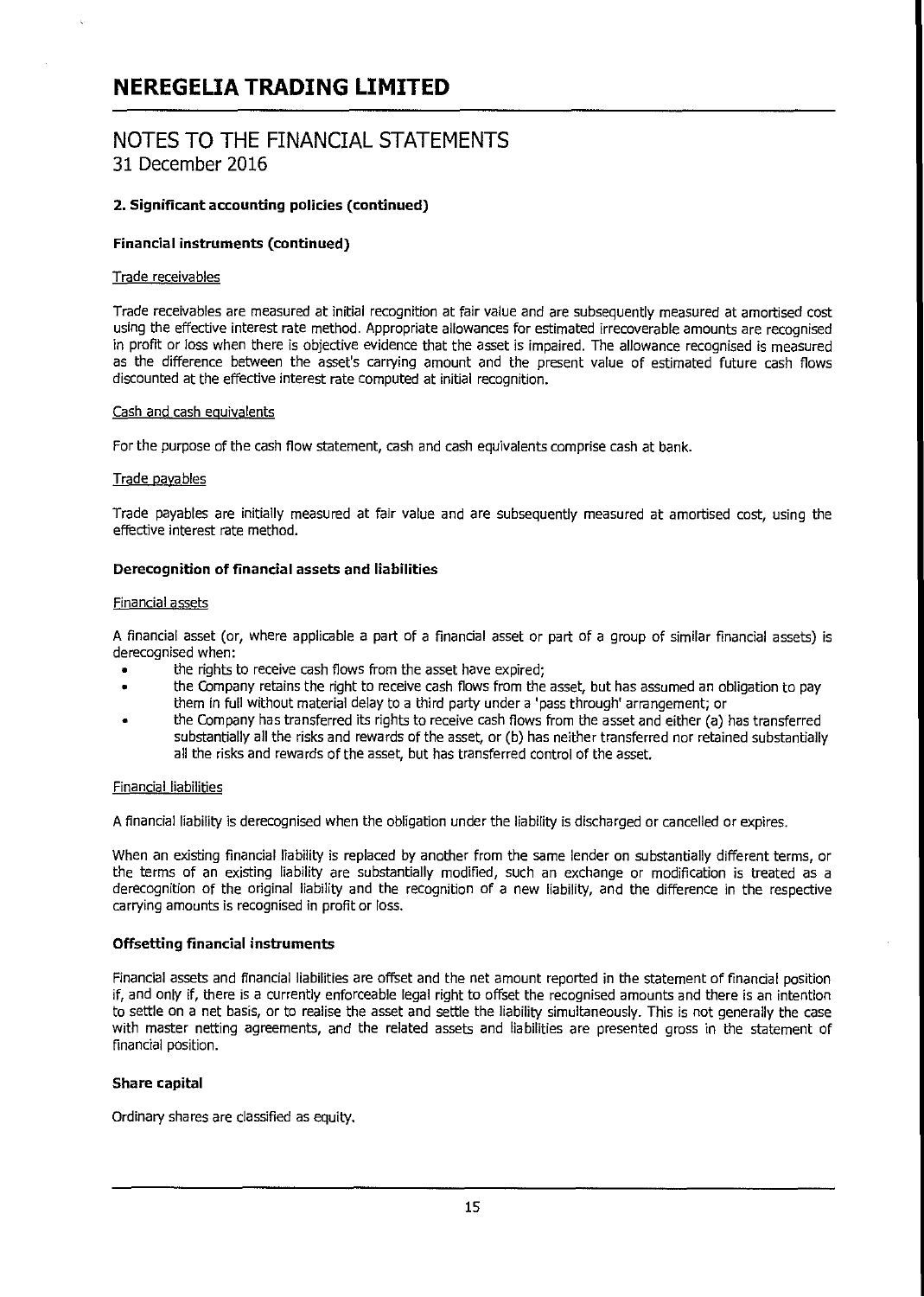## NOTES TO THE FINANCIAL STATEMENTS 31 December 2016

#### 3. Critical accounting estimates and judgments

The preparation of financial statements in conformity with IFRSs requires the use of certain critical accounting estimates and requires Management to exercise its judgment in the process of applying the Company's accounting policies. It also requires the use of assumptions that affect the reported amounts of assets and liabilities and disclosure of contingent assets and liabilities at the date of the financial statements and the reported amounts of revenues and expenses during the reporting period. Although these estimates are based on Management's best knowledge of current events and actions, actual results may ultimately differ from those estimates.

Estimates and judgments are continually evaluated and are based on historical experience and other factors, including expectations of future events that are believed to be reasonable under the circumstances.

#### **Judaments**

The estimates and assumptions that have a significant risk of causing a material adjustment to the carrying amounts of assets and liabilities within the next financial year are discussed below:

#### Provision for bad and doubtful debts

The Company reviews its trade and other receivables for evidence of their recoverability. Such evidence includes the customer's payment record and the customer's overall financial position. If indications of irrecoverability exist, the recoverable amount is estimated and a respective provision for bad and doubtful debts is made. The amount of the provision is charged through profit or loss. The review of credit risk is continuous and the methodology and assumptions used for estimating the provision are reviewed regularly and adjusted accordingly.

#### • Income taxes

Significant judgment is required in determining the provision for income taxes. There are transactions and calculations for which the ultimate tax determination is uncertain during the ordinary course of business. The Company recognises liabilities for anticipated tax audit issues based on estimates of whether additional taxes will be due. Where the final tax outcome of these matters is different from the amounts that were initially recorded, such differences will impact the income tax and deferred tax provisions in the period in which such determination is made.

#### Impairment of investments in subsidiaries

The company periodically evaluates the recoverability of investments in subsidiaries whenever indicators of impairment are present. Indicators of impairment include such items as declines in revenues, earnings or cash flows or material adverse changes in the economic or political stability of a particular country, which may indicate that the carrying amount of an asset is not recoverable. If facts and circumstances indicate that investment in subsidiaries may be impaired, the estimated future discounted cash flows associated with these subsidiaries/associates would be compared to their carrying amounts to determine if a write-down to fair value is necessary.

#### Impairment of loans receivable

The Company periodically evaluates the recoverability of loans receivable whenever indicators of impairment are present. Indicators of impairment include such items as declines in revenues, earnings or cash flows or material adverse changes in the economic or political stability of a particular country in which the borrower operates, which may indicate that the carrying amount of the loan is not recoverable. If facts and circumstances indicate that loans receivable may be impaired, the estimated future discounted cash flows associated with these loans would be compared to their carrying amounts to determine if a write-down to fair value is necessary.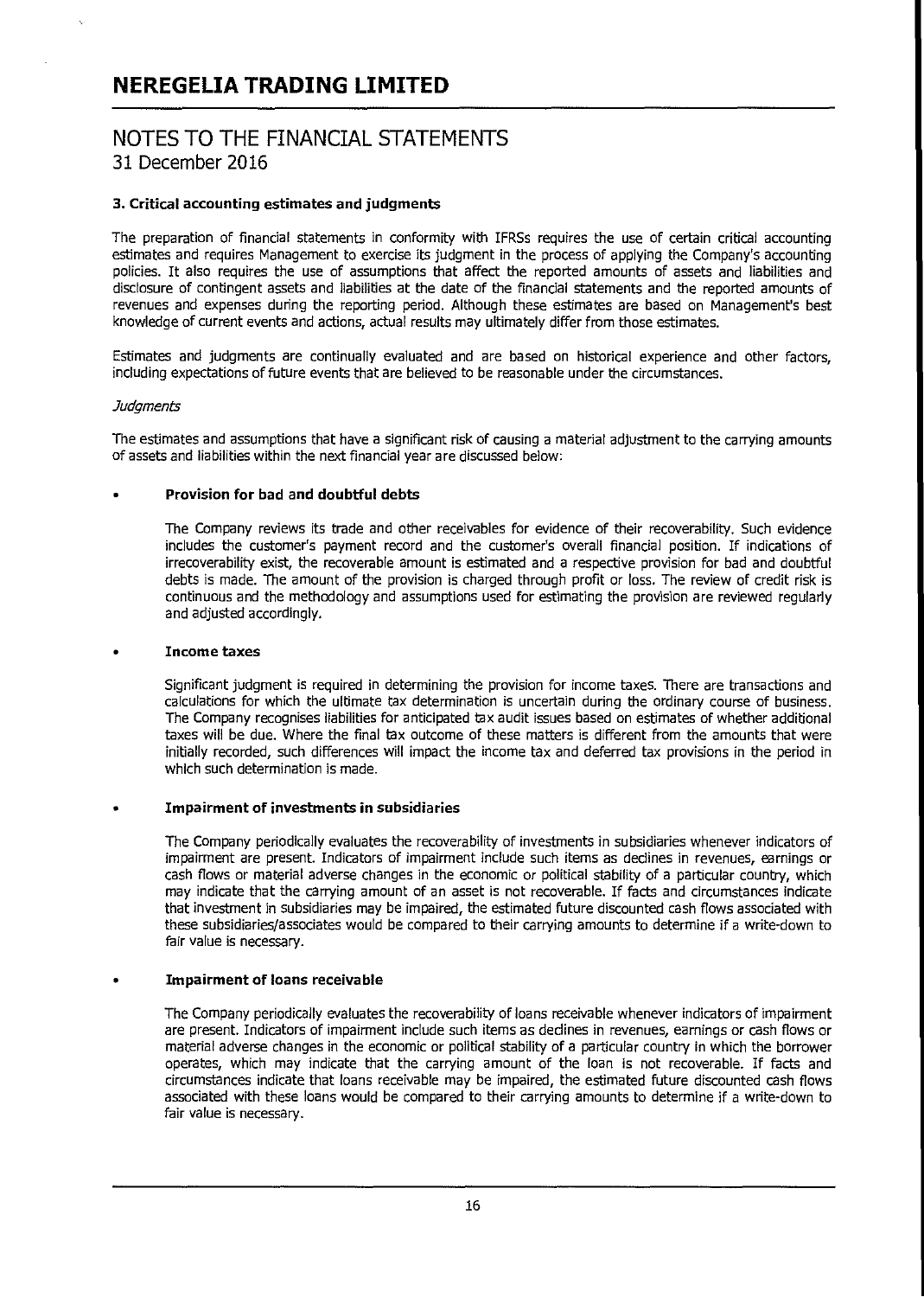## NOTES TO THE FINANCIAL STATEMENTS 31 December 2016

#### 3. Critical accounting estimates and judgments (continued)

#### Impairment of intangible asset

Intangible assets are initially recorded at acquisition cost and are amortized on a straight line basis over their useful economic life. Intangible assets that are acquired through a business combination are initially recorded at fair value at the date of acquisition. Intangible assets with indefinite useful life are reviewed for impairment at least once per year. The impairment test is performed using the discounted cash flows expected to be generated through the use of the intangible assets, using a discount rate that reflects the current market estimations and the risks associated with the asset. When it is impractical to estimate the recoverable amount of an asset, the company estimates the recoverable amount of the cash generating unit in which the asset belongs to.

#### 4. Revenue

|                                                                                                  | 2016                      | 2015                      |
|--------------------------------------------------------------------------------------------------|---------------------------|---------------------------|
| Sales of products<br>Rendering of services                                                       | €<br>4.020.612<br>107.006 | €<br>2.571.555<br>109.300 |
|                                                                                                  | 4.127.618                 | 2.680.855                 |
| 5. Other operating income                                                                        |                           |                           |
|                                                                                                  | 2016                      | 2015                      |
| Dividend income                                                                                  | €<br>5.860.337            | €<br>4.000.000            |
|                                                                                                  | 5.860.337                 | 4.000.000                 |
| 6. Other expenses                                                                                |                           |                           |
|                                                                                                  | 2016<br>€                 | 2015<br>€                 |
| Loss from sale of investments in subsidiaries<br>Impairment charge - investments in subsidiaries | 2.107.478<br>111.100      |                           |
|                                                                                                  | 2.218.578                 |                           |
| 7. Expenses by nature                                                                            |                           |                           |
|                                                                                                  | 2016<br>€                 | 2015<br>€                 |
| Raw materials and consumables used<br>Auditors' remuneration                                     | 2.716.120<br>2.500        | 2.418.248<br>2.500        |
| Compensation costs<br>Consulting fees                                                            | 360,000<br>2.400.000      | 360.000                   |
| Market research expenses<br>Loss from sale of investments in subsidiaries                        | 281.481<br>2.107.478      | 80.234                    |
| Other expenses<br><b>Total expenses</b>                                                          | 246.792                   | 65.589                    |
|                                                                                                  | 8.114.371                 | <u>2.926.571</u>          |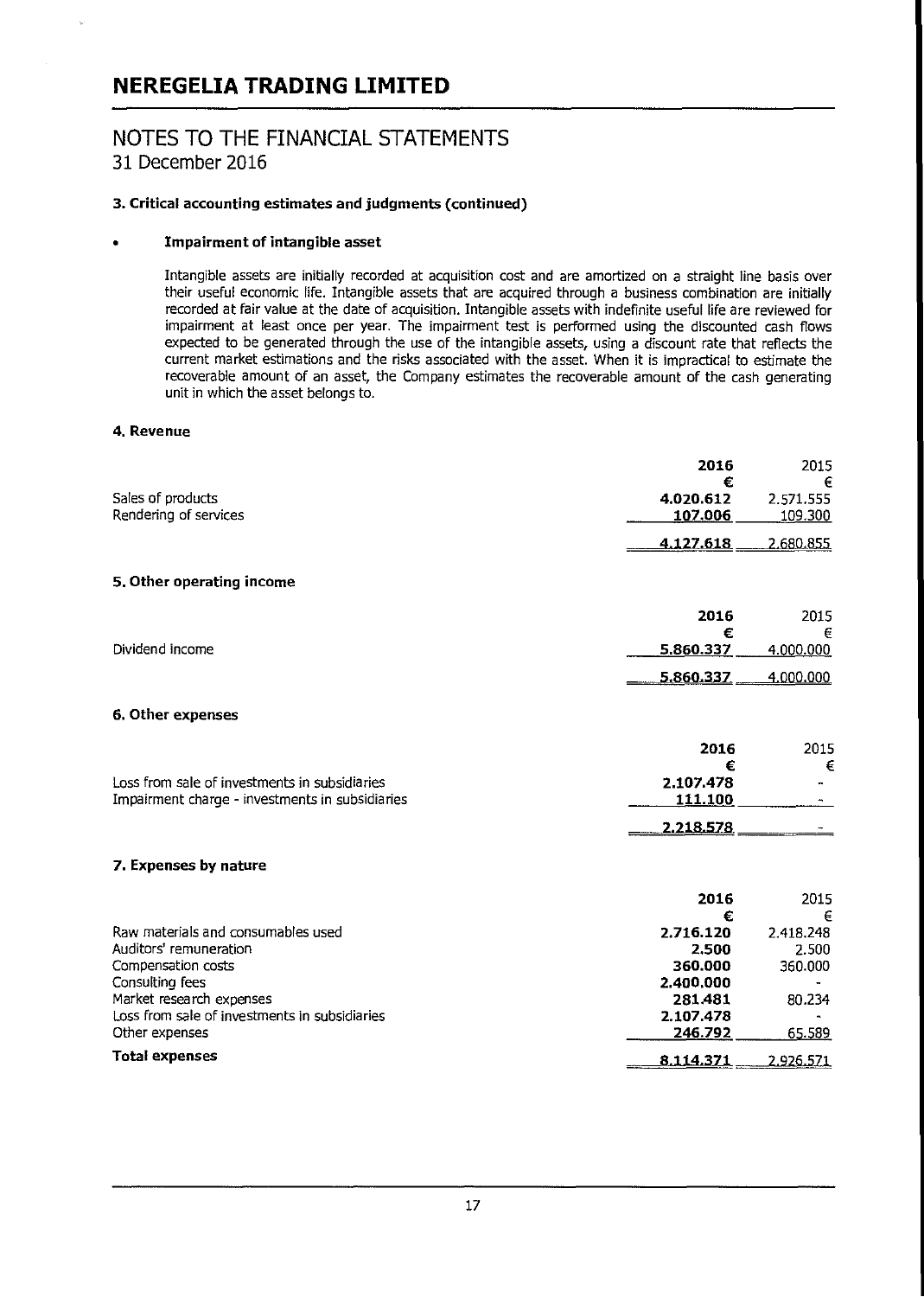### NOTES TO THE FINANCIAL STATEMENTS 31 December 2016

#### 8. Finance costs

 $\zeta$ 

|                                 | 2016<br>€      | 2015<br>€     |
|---------------------------------|----------------|---------------|
| Sundry finance expenses         | 5.990          | 5,329         |
|                                 | 5.990          | 5.329         |
| 9. Tax                          |                |               |
|                                 | 2016           | 2015          |
| Deferred tax - credit (Note 15) | €<br>(221.727) | €<br>(28.796) |
| Credit for the year             | (221.727)      | (28.796)      |

The tax on the company's profit before tax differs from theoretical amount that would arise using the applicable tax rates as follows:

|                                                                                                                                                                                                                       | 2016<br>€                                               | 2015<br>€                                               |
|-----------------------------------------------------------------------------------------------------------------------------------------------------------------------------------------------------------------------|---------------------------------------------------------|---------------------------------------------------------|
| Profit before tax                                                                                                                                                                                                     | <u>1.867.594</u>                                        | <u>3.748.955</u>                                        |
| Tax calculated at the applicable tax rates<br>Tax effect of expenses not deductible for tax purposes<br>Tax effect of allowances and income not subject to tax<br>Tax effect of tax loss for the year<br>Deferred tax | 233.449<br>277.366<br>(732.542)<br>221.727<br>(221.727) | 468.619<br>44<br>(500.000)<br>31.337<br><u>(28.796)</u> |
| Tax charge                                                                                                                                                                                                            | (221.727)                                               | (28.796)                                                |

The corporation tax rate is 12,5%.

Under certain conditions interest income may be subject to defence contribution at the rate of 30%. In such cases this interest will be exempt from corporation tax. In certain cases, dividends received from abroad may be subject to defence contribution at the rate of 17%.

#### 10. Intangible assets

|                                                          | <b>Platform</b><br>implementatio<br>n<br>€ |
|----------------------------------------------------------|--------------------------------------------|
| Cost<br>Additions                                        | 3.948.900                                  |
|                                                          |                                            |
| Balance at 31 December 2015/ 1 January 2016<br>Additions | 3.948.900<br>1.251.100                     |
| Balance at 31 December 2016                              | 5.200,000                                  |
| <b>Net book amount</b>                                   |                                            |
| Balance at 31 December 2016                              | 5.200.000                                  |
| <b>Balance at 31 December 2015</b>                       | 3.948.900                                  |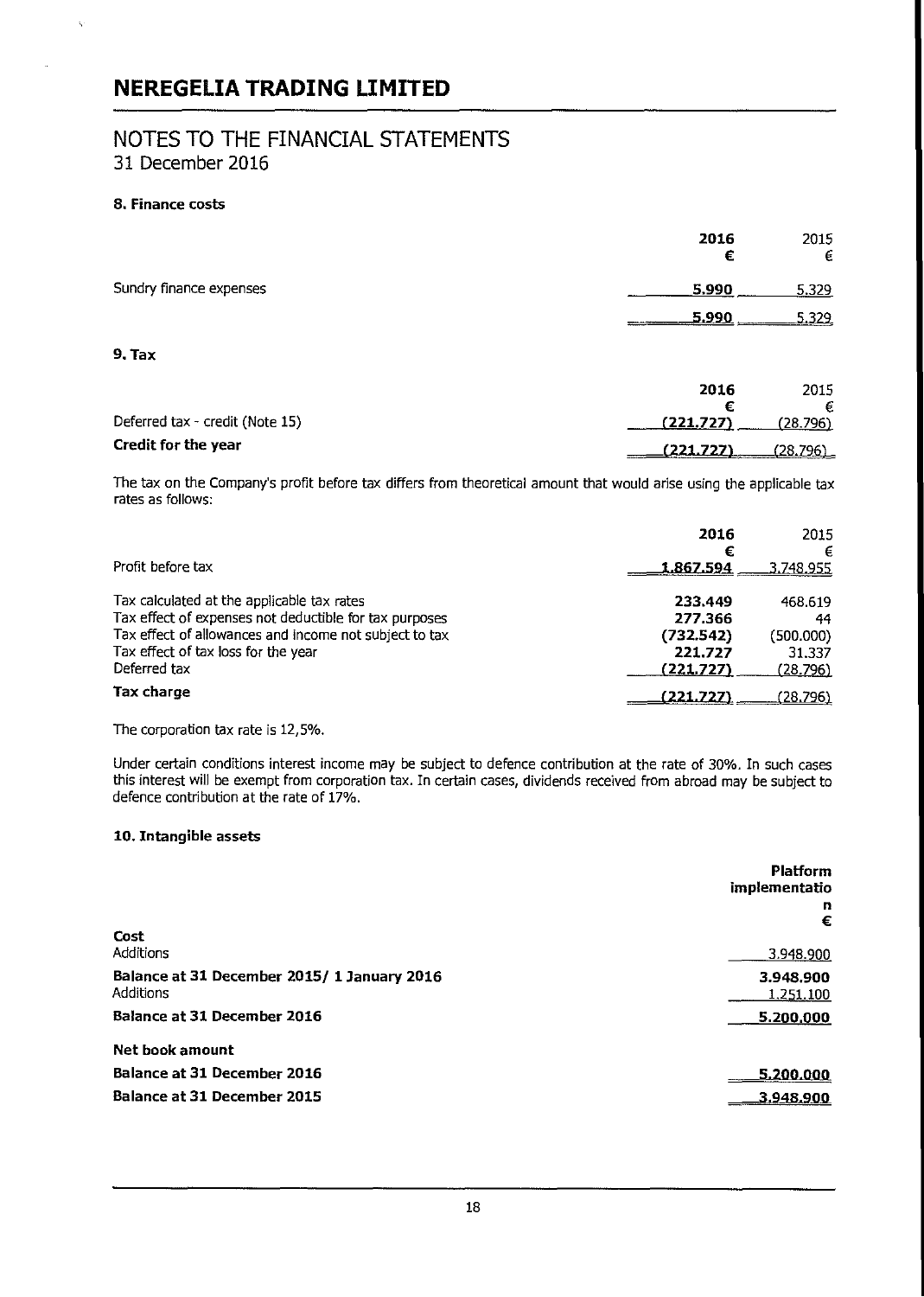## NOTES TO THE FINANCIAL STATEMENTS 31 December 2016

#### 11. Investments in subsidiaries

t,

|                               | 2016        | 2015           |
|-------------------------------|-------------|----------------|
|                               |             | €              |
| Balance at 1 January          | 14.875.150  | 14.874.650     |
| <b>Additions</b>              | 111.100     | 500            |
| Disposals                     | (1.661.000) | $\blacksquare$ |
| Impairment charge             | (111.100)   |                |
| <b>Balance at 31 December</b> | 13.214.150  | 14.875.150     |

The details of the subsidiaries are as follows:

| <b>Name</b>                  | Country of<br>incorporation | Principal activities    | 2016<br>Holding<br>ஊ | 2015<br>Holding<br><u>%</u> | 2016<br>€      | 2015<br>€         |
|------------------------------|-----------------------------|-------------------------|----------------------|-----------------------------|----------------|-------------------|
| Nelt Doo                     | Bosnia<br>Herzegovina       | Wholesale and<br>retail | 78.68                | 78.68                       | 2.900.000      | 2.900.000         |
| Neregelia<br>Podgorica d.o.o | Montenegro                  | Wholesale and<br>retail | 100                  | 100                         | 52.663         | 52.663            |
| Nelt Co                      | Serbia                      | Wholesale and<br>retail | 100                  | 100                         | 85,987         | 85.987            |
| Corner Shop<br>D.O.O.        | Serbia                      | Wholesale and<br>retail |                      | 100                         | $\blacksquare$ | 1.661.000         |
| NELT S.T                     | F.Y.R.O.M                   | Wholesale and<br>retail | 100                  | 100                         | 10.175.000     | 10.175.000        |
| NELO ENERGY Serbia<br>D.O.O  |                             | Wholesale and<br>retail | 100                  | 100 —                       | 500            | <u>500</u>        |
| Corner shop<br><b>D.O.O</b>  |                             |                         |                      |                             | 13.214.150     | <u>14.875.150</u> |
|                              | .                           |                         |                      |                             |                |                   |

### 12. Trade and other receivables

|                   | 2016       | 2015                     |
|-------------------|------------|--------------------------|
|                   | €          | €                        |
| Trade receivables | 6.496.254  | 2.571.555                |
| Loans receivable  | 4.783.000  | 723.600                  |
| Deferred expenses | ٠          | 360,000                  |
| Refundable VAT    | 853        | $\overline{\phantom{a}}$ |
|                   | 11.280.107 | 3.655.155                |

The fair values of trade and other receivables due within one year approximate to their carrying amounts as presented above.

#### **13. Cash at** bank and in hand

|              | 2016<br>2015            |   |
|--------------|-------------------------|---|
|              |                         | € |
| Cash at bank | 94.711<br>44.591        |   |
|              | 44.591<br><u>94.711</u> |   |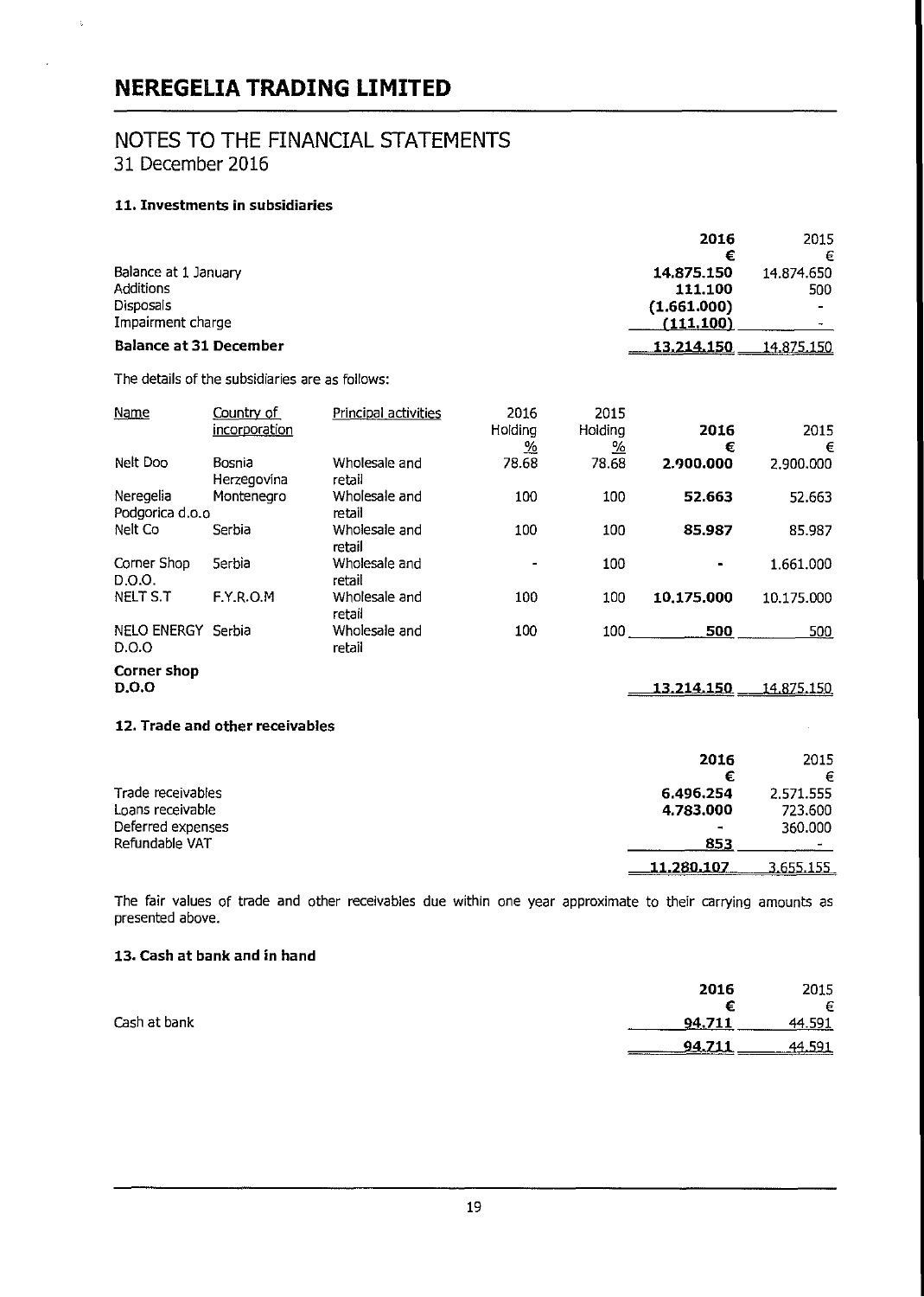### NOTES TO THE FINANCIAL STATEMENTS 31 December 2016

#### 13. Cash at bank and in hand (continued)

For the purposes of the cash flow statement, the cash and cash equivalents include the following

|                               |                   |        | 2016<br>€         | 2015<br>€ |
|-------------------------------|-------------------|--------|-------------------|-----------|
| Cash at bank and in hand      |                   |        | 94.711            | 44.591    |
|                               |                   |        | 94.711            | 44.591    |
| 14. Share capital             |                   |        |                   |           |
|                               | 2016<br>Number of | 2016   | 2015<br>Number of | 2015      |
|                               | shares            | €      | shares            | €         |
| Authorised                    |                   |        |                   |           |
| Ordinary shares of €1,71 each | 10.000            | 17.100 | 10.000            | 17.100    |
| Issued and fully paid         |                   |        |                   |           |
| Balance at 1 January          | 10.000            | 17.100 | 10.000            | 17.100    |
| <b>Balance at 31 December</b> | 10,000            | 17.100 | 10.000            | 17.100    |

#### 15. Deferred tax

Ą,

Deferred tax is calculated in full on all temporary differences under the liability method using the applicable tax rates (Note 9). The applicable corporation tax rate in the case of tax losses is 12,5%.

Deferred tax assets are recognised to the extent that it is probable that future taxable profit will be available against which the temporary differences can be utilised.

Deferred tax assets and liabilities are offset when there is a legally enforceable right to set off current tax assets against current tax liabilities and when the deferred taxes relate to the same fiscal authority.

The movement on the deferred taxation account is as follows:

#### Deferred tax assets

|                                                                       | Tax losses<br>€ |
|-----------------------------------------------------------------------|-----------------|
| Balance at 1 January 2015<br>Charged/(credited) to:                   | 443.447         |
| Statement of profit or loss and other comprehensive income (Note 9)   | 28.796          |
| Balance at 31 December 2015/ 1 January 2016<br>Charged/(credited) to: | 472.243         |
| Statement of profit or loss and other comprehensive income (Note 9)   | 221.727         |
| Balance at 31 December 2016                                           | 693.970         |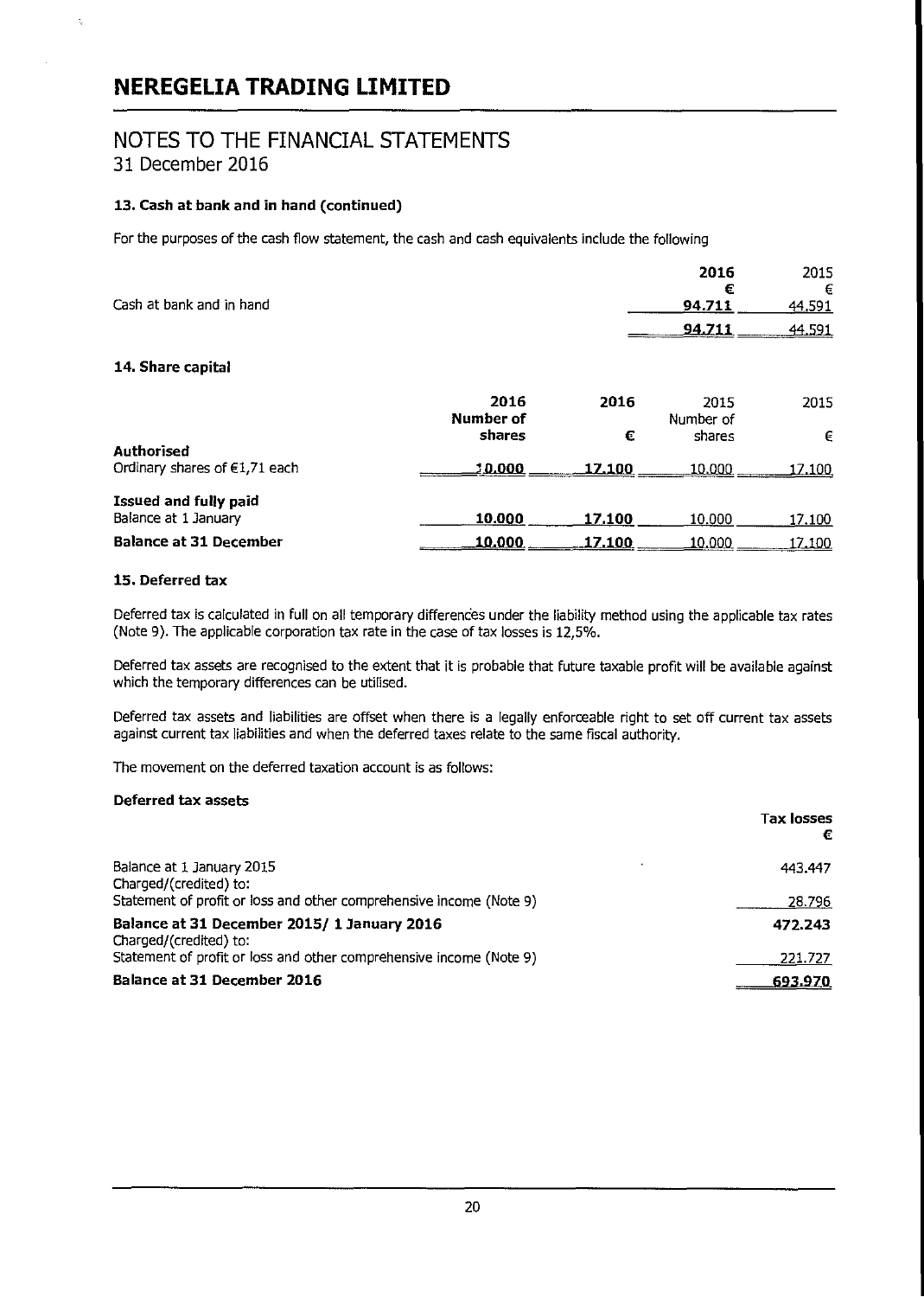### NOTES TO THE FINANCIAL STATEMENTS 31 December 2016

#### 16. Trade and other payables

|                | 2016                   | 2015  |
|----------------|------------------------|-------|
|                | €                      | €     |
| Trade payables | 7.819.728<br>2.422.151 |       |
| Accruals       | 2.501                  | 2.500 |
|                | 7822.229<br>2.424.651  |       |

The fair values of trade and other payables due within one year approximate to their carrying amounts as presented above.

#### 17. Operating Environment of the Company

Following a long and relatively deep economic recession, the Cyprus economy began to record positive growth in 2015 which accelerated during 2016. The restrictive measures and capital controls which were in place since March 2013 were lifted in April 2015 and on the back of the strength of the economy's performance and the strong implementation of required measures and reforms, Cyprus exited its economic adjustment programme in March 2016. In recognition of the progress achieved on the fiscal front and the economic recovery, as well as the enactment of the foreclosure and insolvency framework, the international credit rating agencies have proceeded with a number of upgrades of the credit ratings for the Cypriot sovereign, and although the rating continues to be 'non-investment grade', the Cyprus government has regained access to the capital markets. The outlook for the Cyprus economy over the medium term remains positive, however, there are downside risks to the growth projections emanating from the high levels of non performing exposures, uncertainties in the property markets, as well as potential deterioration in the external environment for Cyprus, including continuation of the recession in Russia in conditions of protracted declines in oil prices; weaker than expected growth in the euro area as a result of worsening global economic conditions; slower growth in the UK with a weakening of the pound as a result of uncertainty regarding the result of the Brexit referendum; and political uncertainty in Europe in view of Brexit and the refugee crisis.

This operating environment may have a significant impact on the Company's operations and financial position. Management is taking necessary measures to ensure sustainability of the Company's operations. However, the future effects of the current economic situation are difficult to predict and management's current expectations and estimates could differ from actual results.

The Company's management is unable to predict all developments which could have an impact on the Cyprus economy and consequently, what effect, if any, they could have on the future financial performance, cash flows and financial position of the Company.

On the basis of the evaluation performed, the Company's management has concluded that no provisions or impairment charges are necessary. The Company's management believes that it is taking all the necessary measures to maintain the viability of the Company and the smooth conduct of its operations in the current business and economic environment.

#### 18. Related party transactions

The following transactions were carried out with related parties:

#### 18.1 Directors' remuneration

The remuneration of Directors and other members of key management was as follows:

|                 | 2016<br>2015   |
|-----------------|----------------|
|                 | €<br>€         |
| Directors' fees | 1.071<br>1.071 |
|                 | .071           |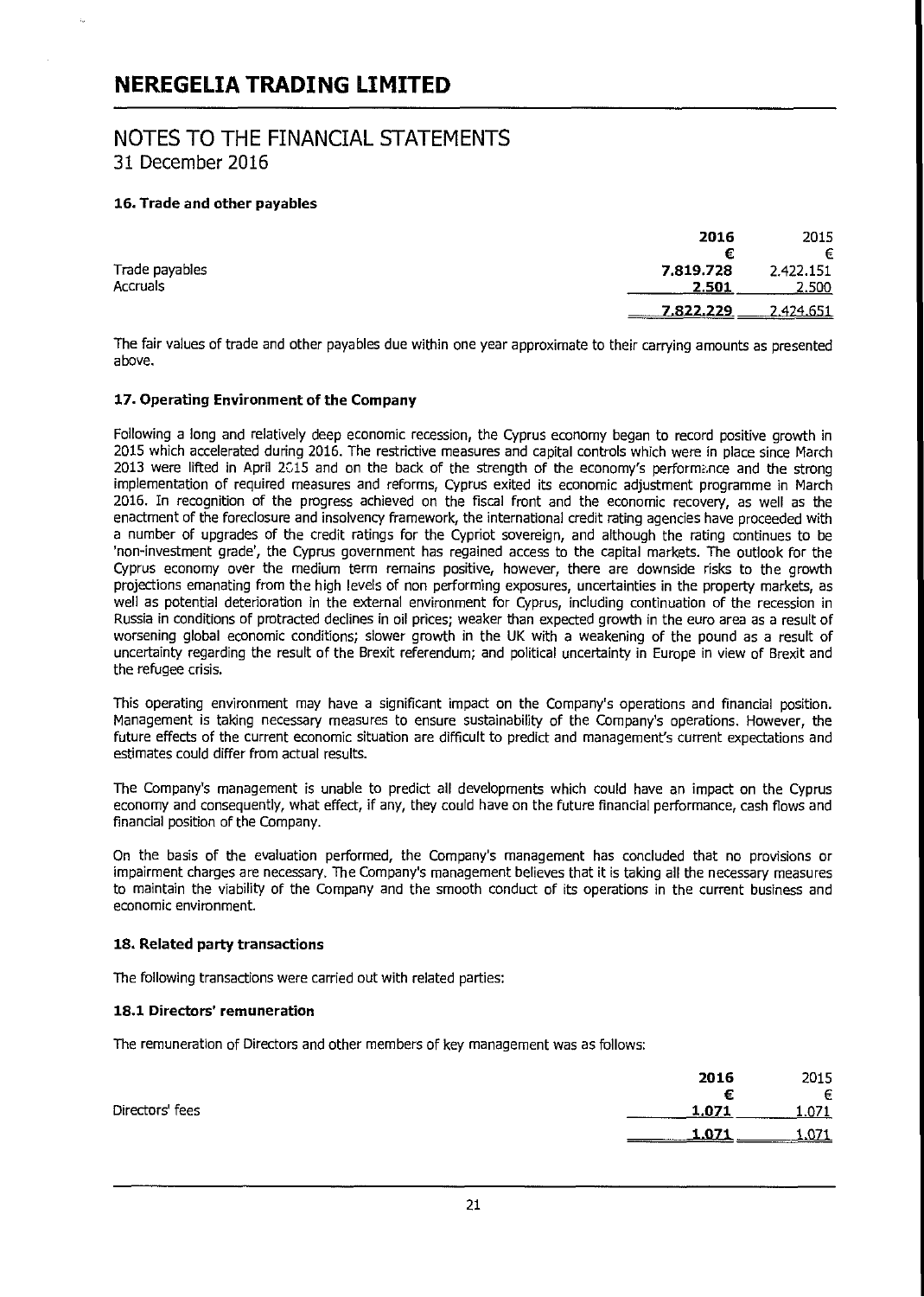### NOTES TO THE FINANCIAL STATEMENTS 31 December 2016

#### 18. Related party transactions (continued)

#### 18.2 Loans to subsidiary companies

|                   | 2016           | 2015           |
|-------------------|----------------|----------------|
|                   | €              | €              |
| Corner shop d.o.o | $\blacksquare$ | 479.000        |
| Nelt Co           | 4.720.000      | $\blacksquare$ |
|                   | 4.720.000      | 479.000        |

#### 19. Contingent liabilities

The Company had no contingent liabilities as at 31 December 2016.

#### 20. Commitments

The Company had no capital or other commitments as at 31 December 2016.

#### 21. Events after **the** reporting period

There were no material events after the reporting period, which have a bearing on the understanding of the financial statements.

#### Independent auditor's report on pages 4 to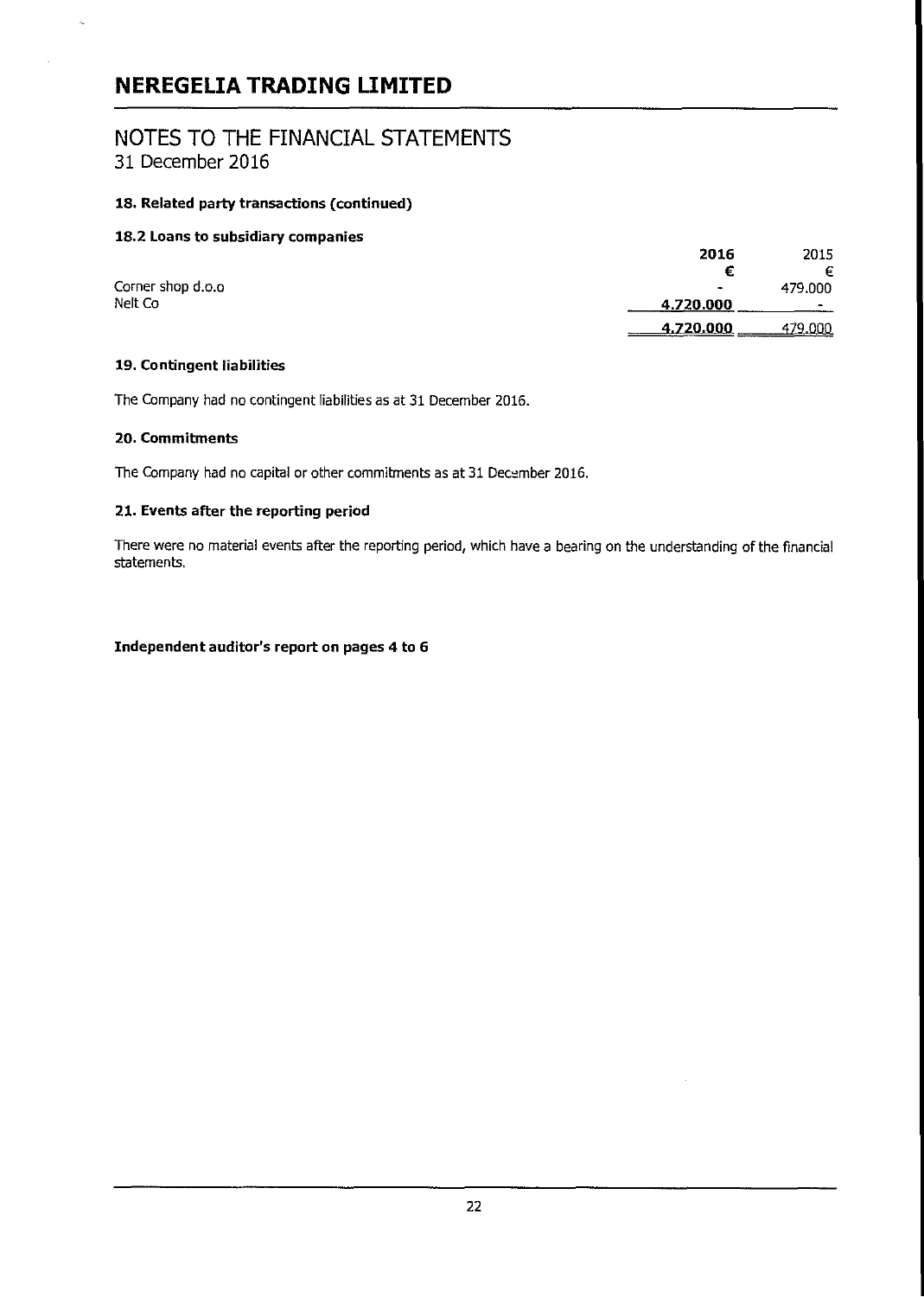## DETAILED INCOME STATEMENT 31 December 2016

l.

|                                                                                                                              | Page | 2016<br>€                             | 2015<br>€                                  |
|------------------------------------------------------------------------------------------------------------------------------|------|---------------------------------------|--------------------------------------------|
| Revenue<br>Sales of products<br>Rendering of services<br>Cost of sales                                                       | 24   | 4.020.612<br>107.006<br>(2,997.601)   | 2.571.555<br>109.300<br>(2.498.482)        |
| Gross profit<br>Dividend income                                                                                              |      | 1.130.017<br>5.860.337                | 182.373<br>4.000.000                       |
| <b>Operating expenses</b><br>Administration expenses                                                                         | 25   | 6.990.354<br>(2.898.192)<br>4.092.162 | 4.182.373<br><u>(428.089)</u><br>3.754.284 |
| Other operating expenses<br>Loss from sale of investments in subsidiaries<br>Impairment charge - investments in subsidiaries |      | (2.107.478)<br>(111.100)              |                                            |
| <b>Operating profit</b><br>Finance costs                                                                                     | 26   | 1.873.584<br>(5.990)                  | 3.754.284<br>(5.329)                       |
| Net profit for the year before tax                                                                                           |      | 1.867.594                             | 3,748.955                                  |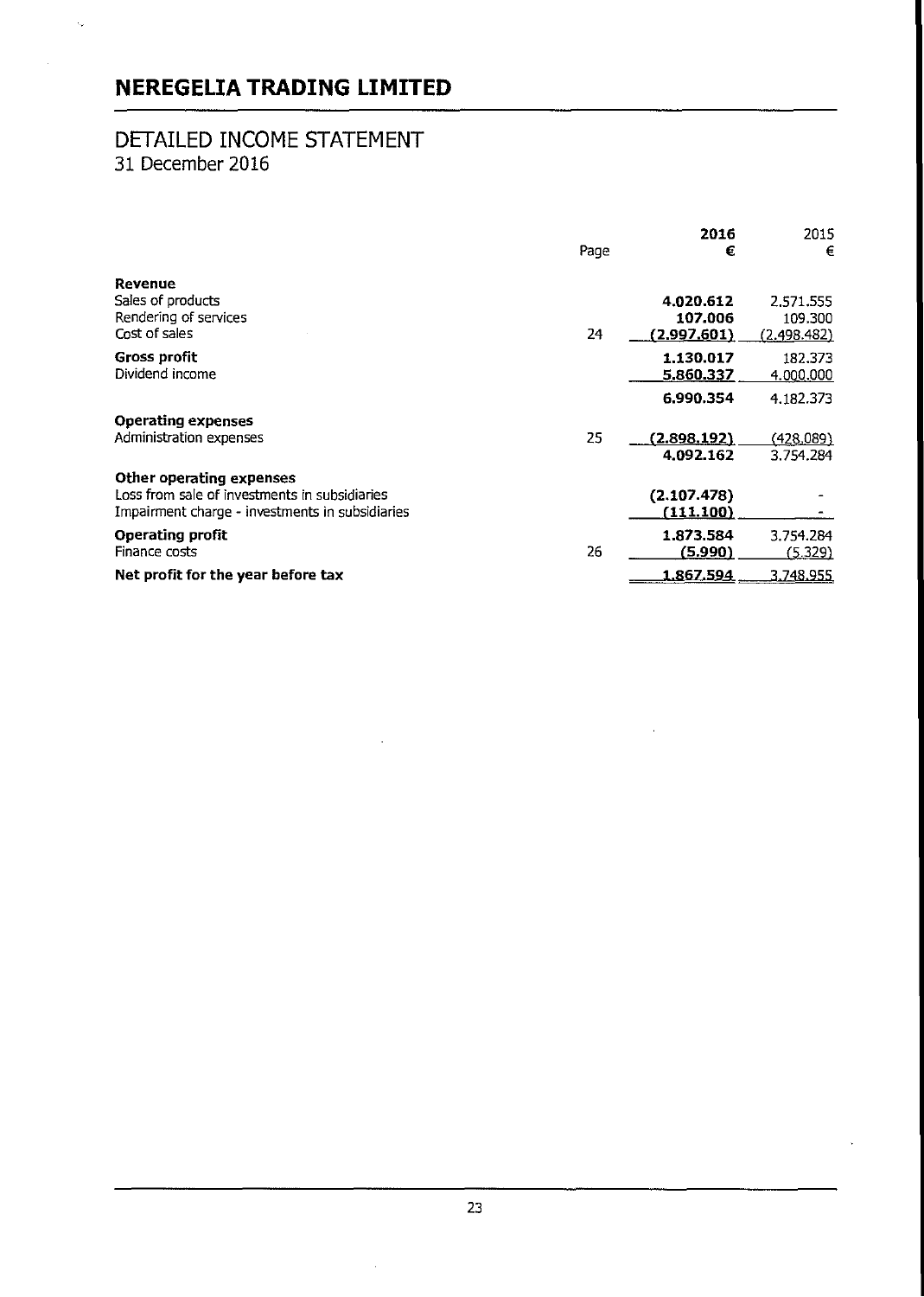## COST OF SALES 31 December 2016

 $\hat{\mathcal{E}}_1$ 

|                          | 2016<br>€      | 2015<br>€ |
|--------------------------|----------------|-----------|
| Cost of sales            |                |           |
| Purchases                | 2.716.120      | 2.418.248 |
|                          | 2.716.120      | 2.418.248 |
| Direct costs             |                |           |
| Market research expenses | 281.481        | 80.234    |
|                          | <u>281.481</u> | 80.234    |
|                          | 2.997.601      | 2.498.482 |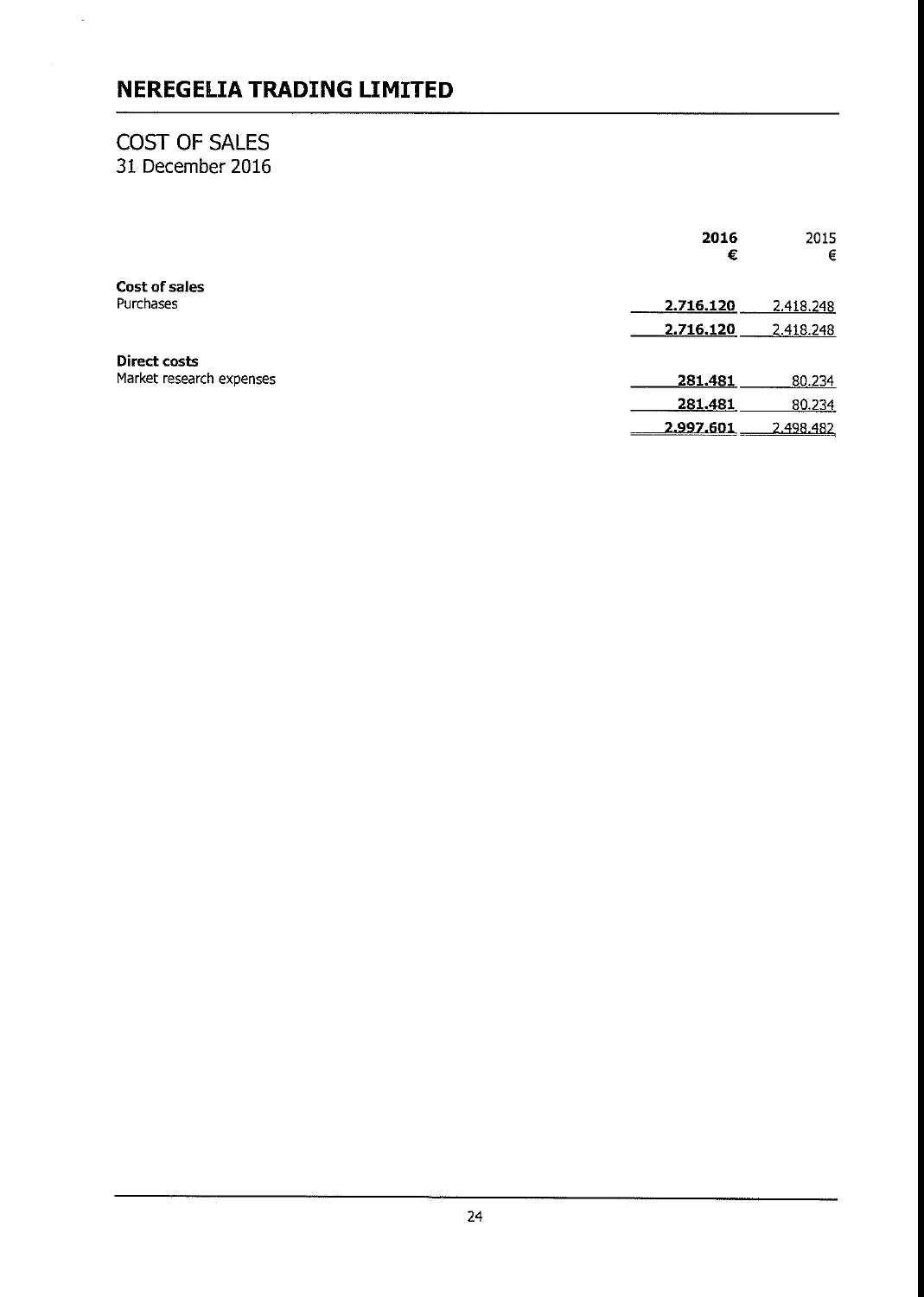### FINANCE COSTS 31 December 2016

 $\hat{b}_{\mathbf{k}}$ 

|                                | 2016<br>€    | 2015<br>€ |
|--------------------------------|--------------|-----------|
| <b>Finance costs</b>           |              |           |
| <b>Sundry finance expenses</b> |              |           |
| <b>Bank charges</b>            | 5.990        | 5.329     |
|                                | <u>5.990</u> | 5.329     |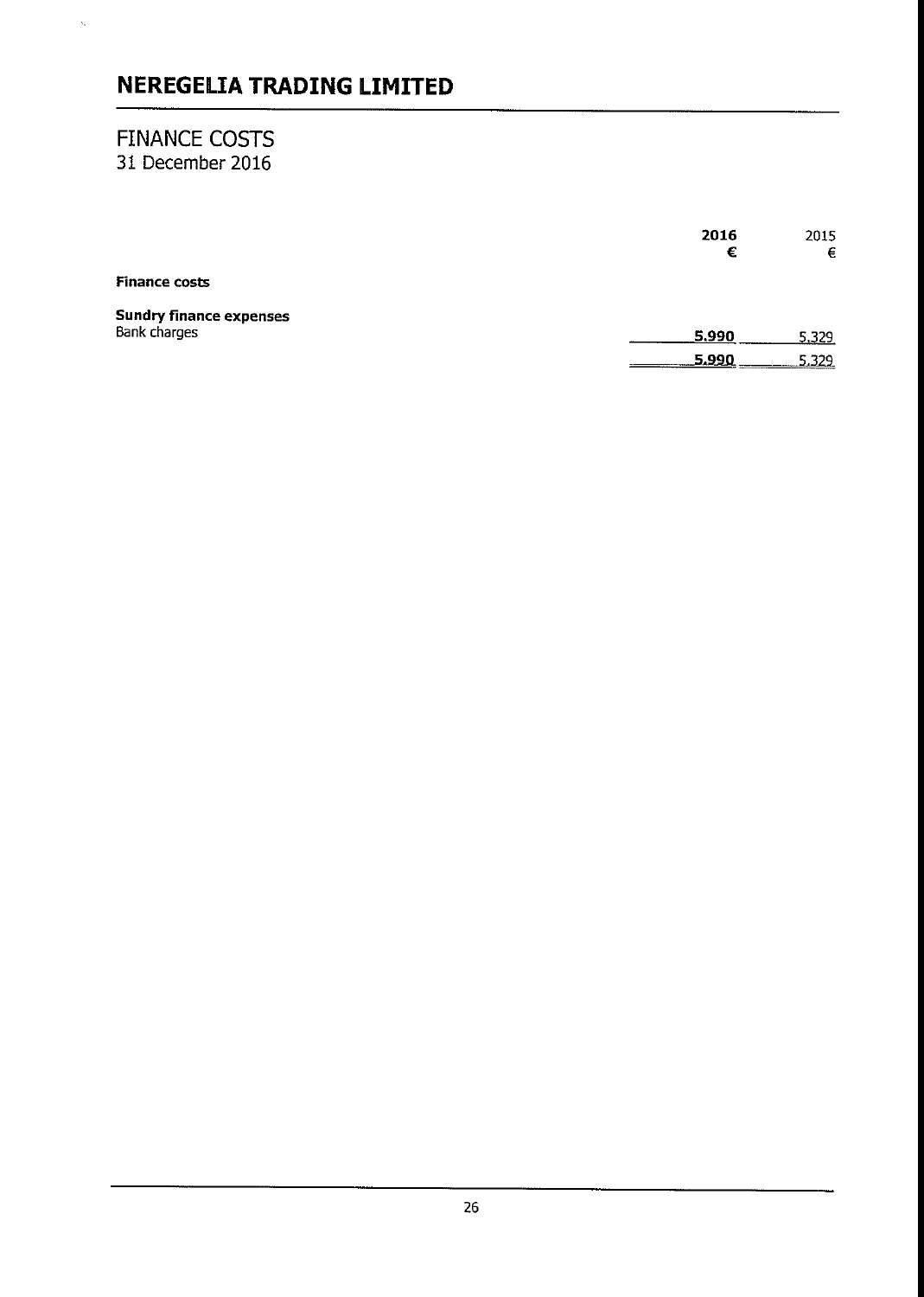## COMPUTATION OF CORPORATION TAX 31 December 2016

| Net profit per income statement<br>Add:                                                          | Page<br>23 | €                    | €<br>1.867.594         |
|--------------------------------------------------------------------------------------------------|------------|----------------------|------------------------|
| Loss from sale of investments in subsidiaries<br>Impairment charge - investments in subsidiaries |            | 2.107.478<br>111.100 |                        |
| Annual levy                                                                                      |            | 350                  | 2.218.928<br>4.086.522 |
| Less:<br>Dividends received                                                                      |            | 5.860.337            | (5.860.337)            |
| Net loss for the year                                                                            |            |                      | (1.773.815)            |
| Loss brought forward                                                                             |            |                      | (3.777.942)            |
| <b>Loss carried forward</b>                                                                      |            |                      | <u>(5.551.757)</u>     |

### **CALCULATION OF TAX LOSSES FOR THE FIVE YEAR PERIOD**

| Tax year            | Profits/(losses)<br>for the tax year | Gains Offset |      | Gains Offset |      | Gains Offset   |       |
|---------------------|--------------------------------------|--------------|------|--------------|------|----------------|-------|
|                     |                                      | Amount €l    | Year | Amount €     | Year | Amount €l      | Yearl |
|                     |                                      |              |      |              |      |                |       |
| $\frac{2011}{2012}$ | (708.668)                            |              |      |              |      |                |       |
| 2013                | (245.488)                            |              |      |              |      | $\blacksquare$ |       |
| [2014]              | (2.573.091)                          |              |      |              |      |                |       |
| 2015                | (250.695)                            |              |      |              |      |                |       |
| 2016                | (1.773.815)                          |              |      |              |      |                |       |

Net loss carried forward and the control of the control of the control of the control of the control of the control of the control of the control of the control of the control of the control of the control of the control o